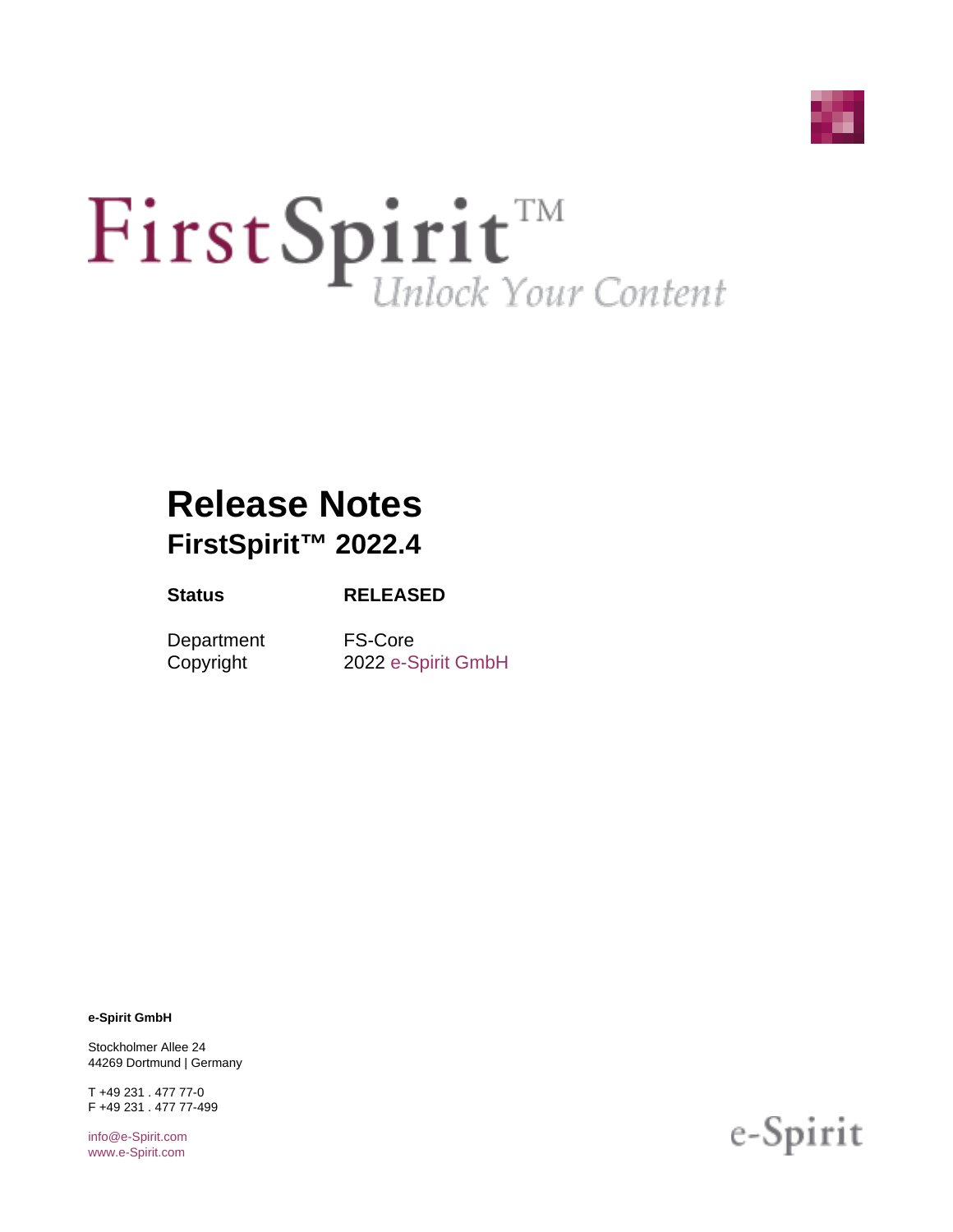

# **Table of contents**

| 1            |     |                                                                              |  |
|--------------|-----|------------------------------------------------------------------------------|--|
|              | 1.1 |                                                                              |  |
|              | 1.2 | ServerMonitoring: information concerning statistics can now be downloaded in |  |
| $\mathbf{2}$ |     |                                                                              |  |
|              | 2.1 |                                                                              |  |
|              | 2.2 |                                                                              |  |
|              | 2.3 |                                                                              |  |
| 3            |     |                                                                              |  |
|              | 3.1 |                                                                              |  |
|              | 3.2 |                                                                              |  |
| 4            |     |                                                                              |  |
|              | 4.1 | Images: defining format of automatically generated image files 10            |  |
| 5            |     |                                                                              |  |
| 6            |     |                                                                              |  |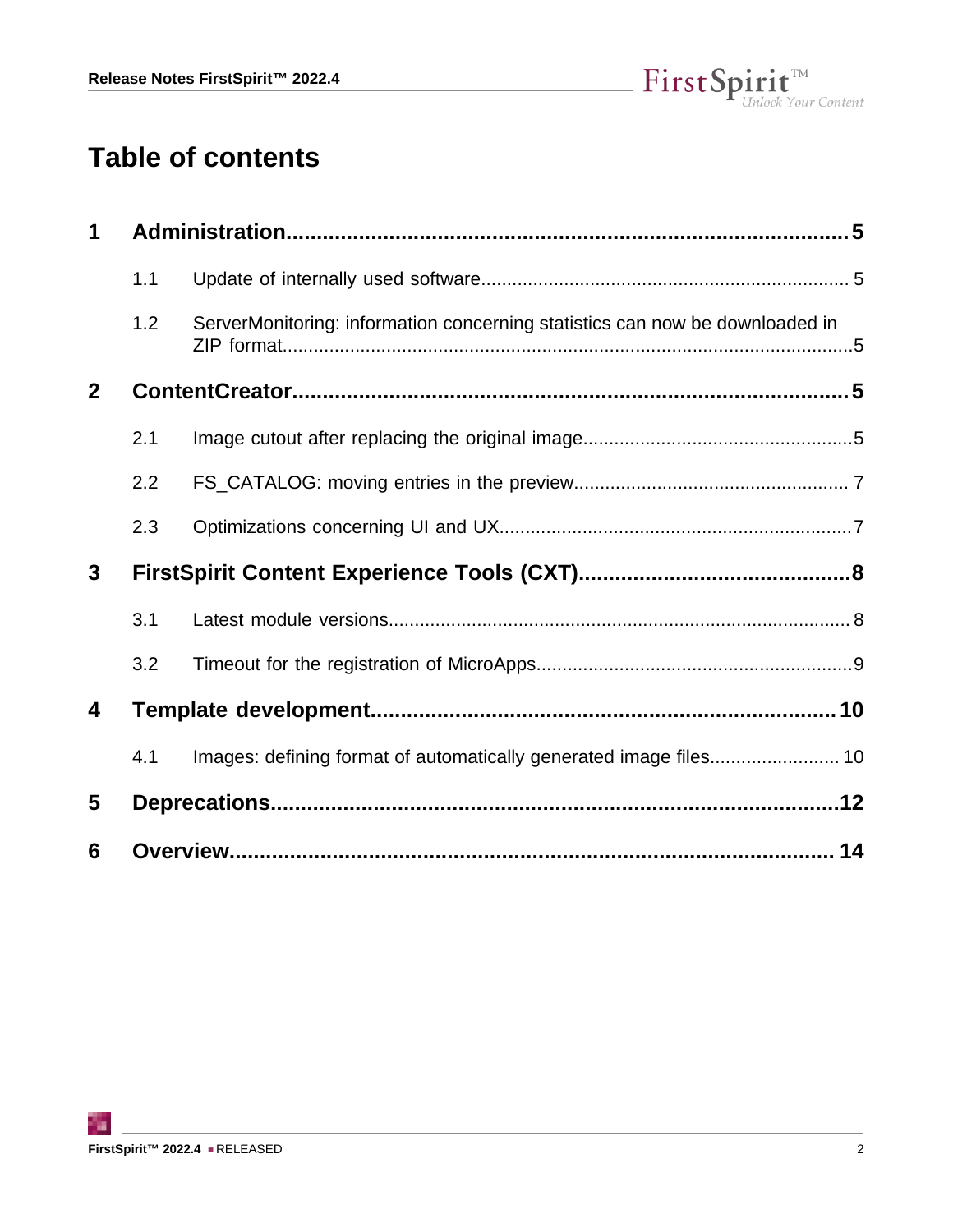| 7 |      |     |
|---|------|-----|
|   | 7.1  |     |
|   | 7.2  |     |
|   | 7.3  |     |
|   | 7.4  |     |
|   | 7.5  |     |
|   | 7.6  |     |
|   | 7.7  |     |
|   | 7.8  |     |
|   | 7.9  |     |
|   | 7.10 |     |
|   | 7.11 |     |
|   | 7.12 |     |
|   | 7.13 |     |
|   | 7.14 |     |
|   | 7.15 |     |
|   | 7.16 | 25  |
|   | 7.17 |     |
|   | 7.18 | .26 |
|   | 7.19 | 26  |
|   | 7.20 |     |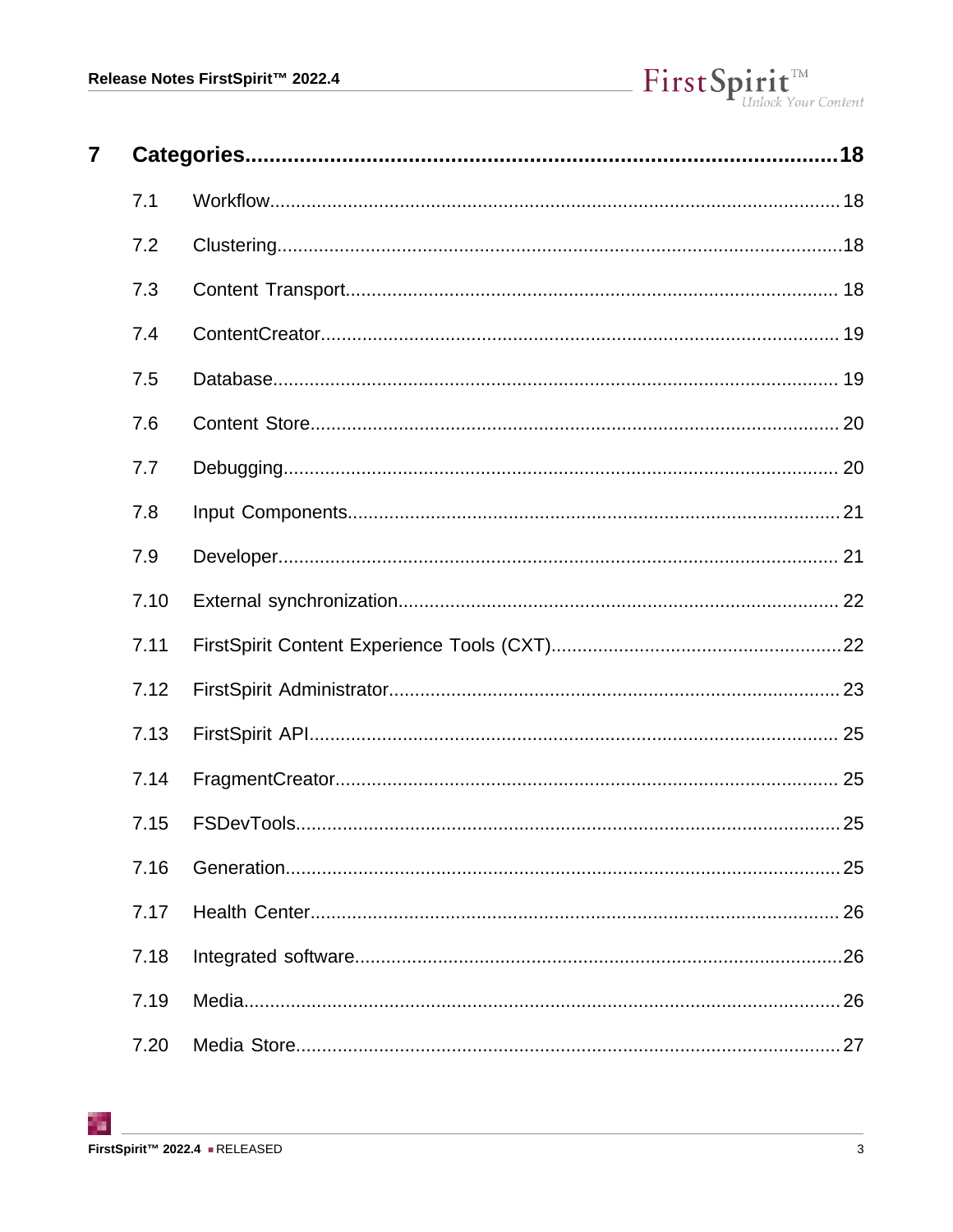| 7.22 |  |
|------|--|
| 7.23 |  |
| 7.24 |  |
| 7.25 |  |
| 7.26 |  |
| 7.27 |  |
| 7.28 |  |
| 7.29 |  |
| 7.30 |  |
| 7.31 |  |
| 7.32 |  |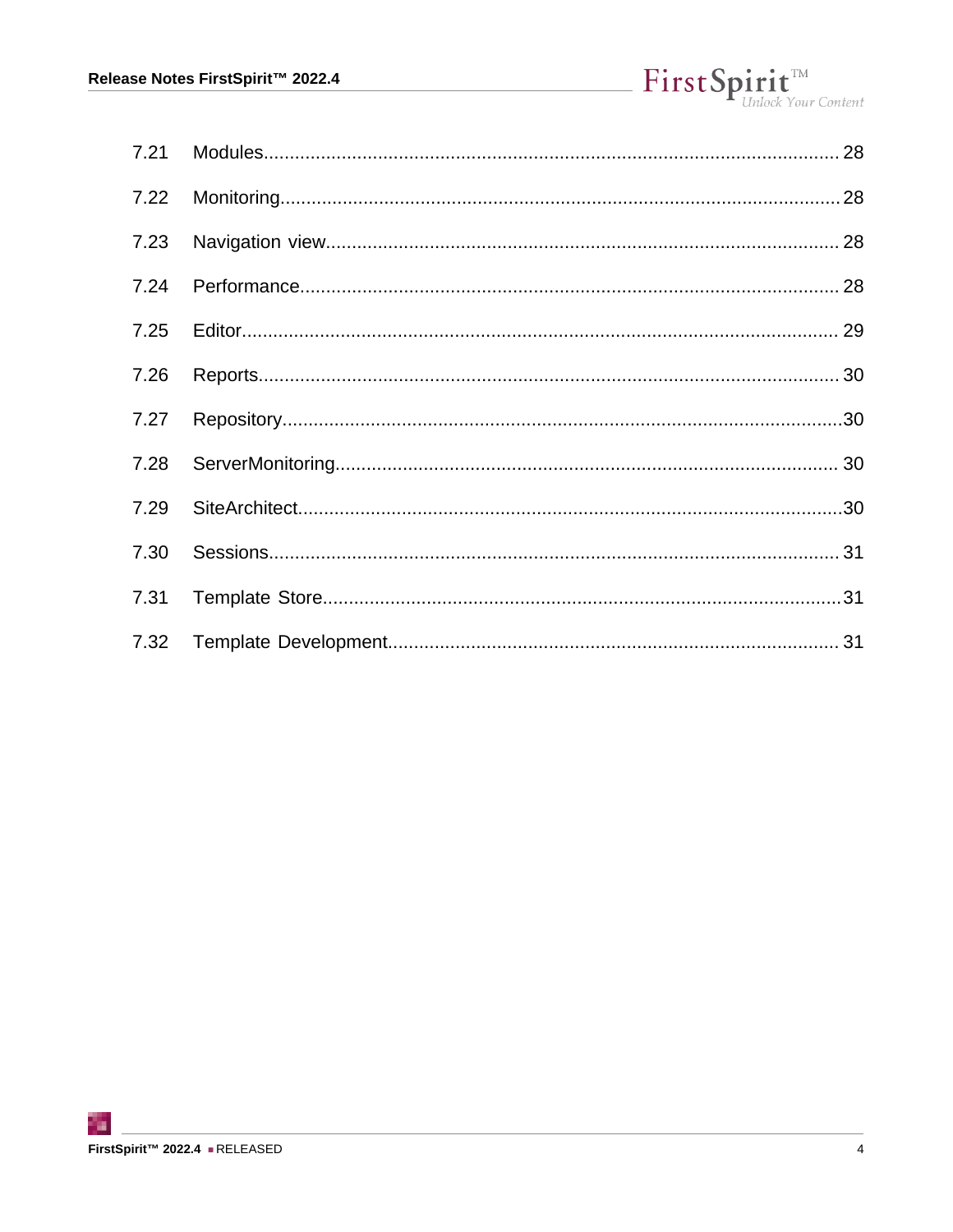

## <span id="page-4-0"></span>**1 Administration**

## <span id="page-4-1"></span>**1.1 Update of internally used software**

As of the current release, the following internally used software for FirstSpirit Content Experience Tools (CXT) has been updated:

■ **Spring Boot** Update to version 2.5.12

# <span id="page-4-2"></span>**1.2 ServerMonitoring: information concerning statistics can now be downloaded in ZIP format**

Information concerning some statistics that could be downloaded individually as CVS files in the FirstSpirit ServerMonitoring can now be downloaded conveniently at the same time in a ZIP file that contains the CSV files.

FirstSpirit ServerMonitoring:

- Overview/Activities
- FirstSpirit/Monitoring/Codes

## <span id="page-4-3"></span>**2 ContentCreator**

## <span id="page-4-4"></span>**2.1 Image cutout after replacing the original image**

If there are crops for an image and if the original image is replaced later, the details have remained unchanged in the past. The completed crops could potentially no longer match the new image and should therefore be checked and adjusted as needed.

With the most recent release, the editor can now choose in the "Edit" dialog in the FirstSpirit ContentCreator how to proceed in this case with existing crops.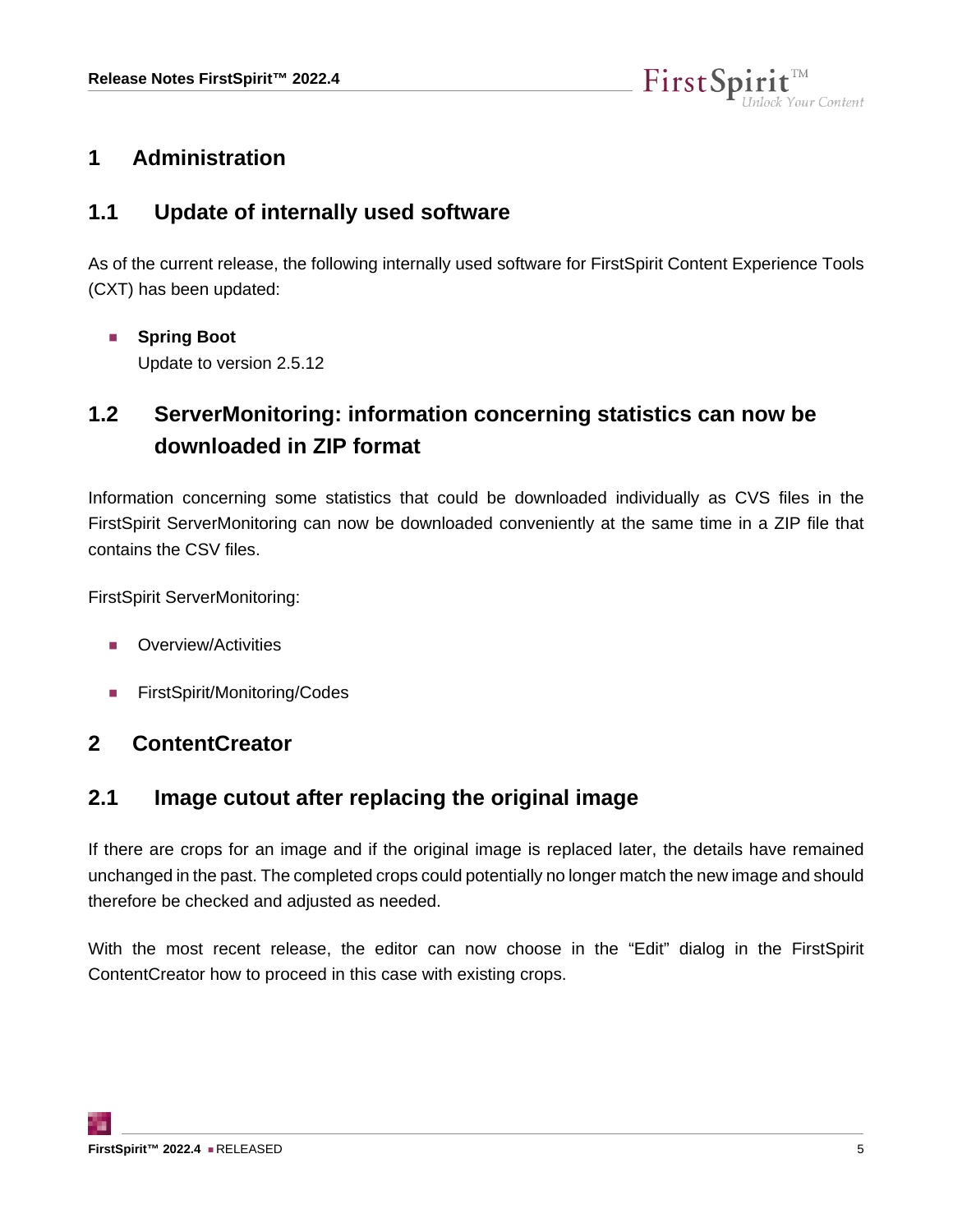FirstSpi  $\mathbf{1}$ t $\mathbf{t}$ <sup>138</sup><br>ock Your Content

| Edit gas_boiler                                                                                                                 |                                                                          |        |        |
|---------------------------------------------------------------------------------------------------------------------------------|--------------------------------------------------------------------------|--------|--------|
| $\Box$ Media $\angle$ $\Box$ gas boiler                                                                                         |                                                                          |        |        |
| Contents                                                                                                                        |                                                                          |        |        |
|                                                                                                                                 | $\vee$ Language-dependent: separate file for each language               |        | $EN -$ |
|                                                                                                                                 | gas boiler<br>Image<br>JPG (86.08 kb) - 848x565 px<br>meine Beschreibung |        |        |
| <b>Names</b>                                                                                                                    |                                                                          |        |        |
| Filename                                                                                                                        | gas boiler                                                               |        |        |
| <b>FN</b>                                                                                                                       | gas boiler                                                               |        |        |
|                                                                                                                                 | Add language +                                                           |        |        |
| <b>Resolutions</b>                                                                                                              |                                                                          |        |        |
| The picture contains cropped resolutions. Which action should be used when<br>uploading a new image?<br>● Reset crop selections |                                                                          |        |        |
| O Do not change cropped resolutions                                                                                             |                                                                          |        |        |
| $\circ$ Renew crop selections, if possible                                                                                      |                                                                          |        |        |
|                                                                                                                                 | Save                                                                     | Cancel |        |

#### ■ **Reset crop selections**

Existing image crops are removed and must be created new. This option is initially selected.

#### ■ **Do not change cropped resolutions**

Existing image crops are kept. They may potentially no longer match the original image. This is the current standard behavior.

#### ■ **Renew crop selections, if possible**

Image crops are recalculated and applied. For example, this is practical when the motive and size of the original image remained unchanged.

In the crop dialog of the FirstSpirit ContentCreator, a corresponding note is now displayed when crops exist and the original image was replaced:

**Some resolutions have a deprecated crop selection!**

94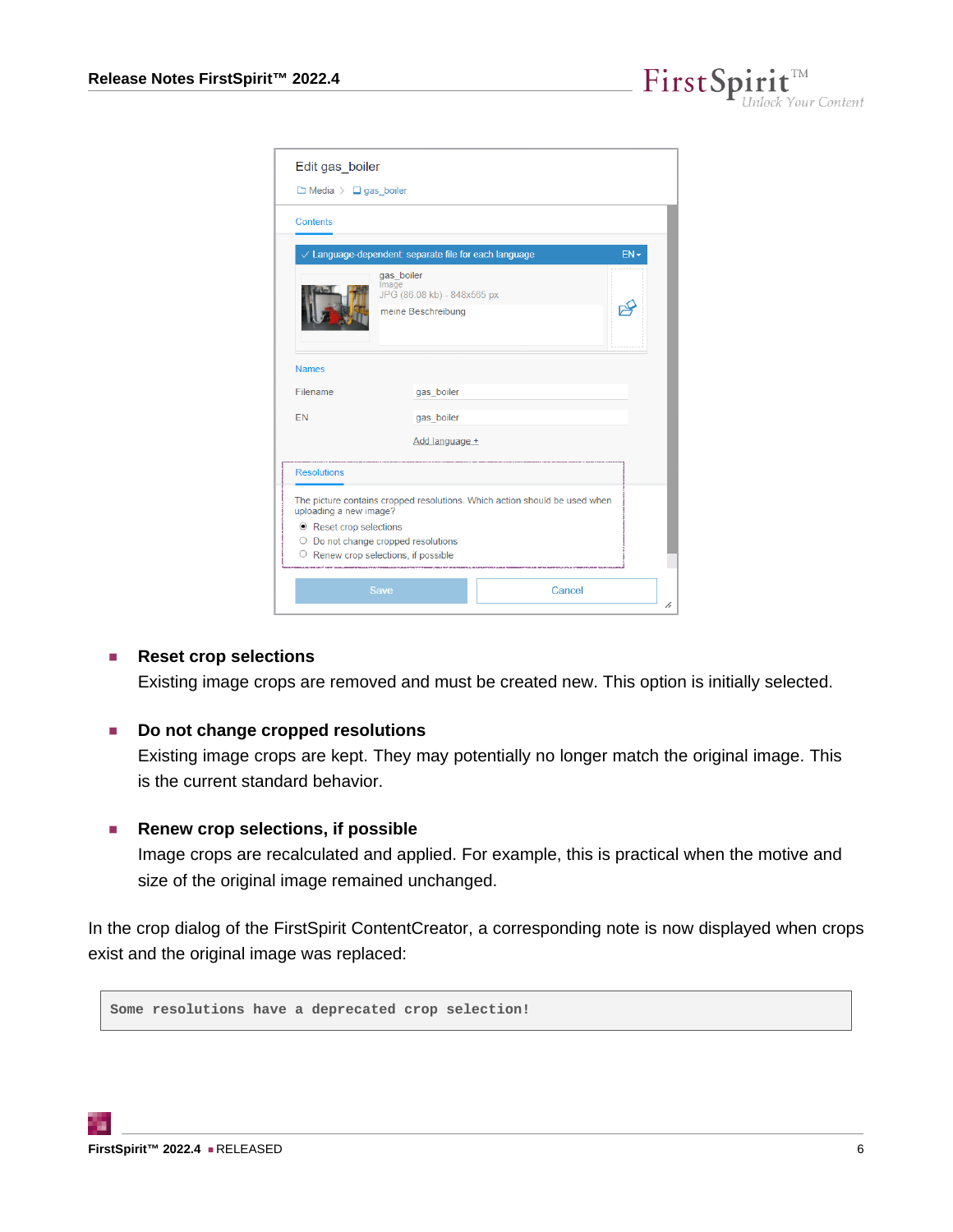

## <span id="page-6-0"></span>**2.2 FS\_CATALOG: moving entries in the preview**

In the FS\_CATALOG input component ("Catalog List"), lists of sections or links can be created and maintained.

If such component in turn contains an FS\_CATALOG, the order of the internal elements could previously only be changed in the form itself with drag-and-drop.

With the most recent release, the order can now also be changed directly in the preview with drag-anddrop:



# <span id="page-6-1"></span>**2.3 Optimizations concerning UI and UX**

The most recent release includes some minor optimizations concerning the design and user guidance (UI and UX) in the FirstSpirit ContentCreator:

- After creating a new medium or dataset, it will now be selected accordingly and can therefore be found better.
- When saving changes for media elements, an indicator now shows the loading process.
- The standard size of forms has been marginally increased.
- The scaling of the font size now also affects the Rich-Text Editor.
- The display of thumbnails in the reports has been improved with an additional space.
- A security questions is now displayed when deleting entries of an FS\_CATALOG component in the preview ("Do you really want to delete the element ...?").

94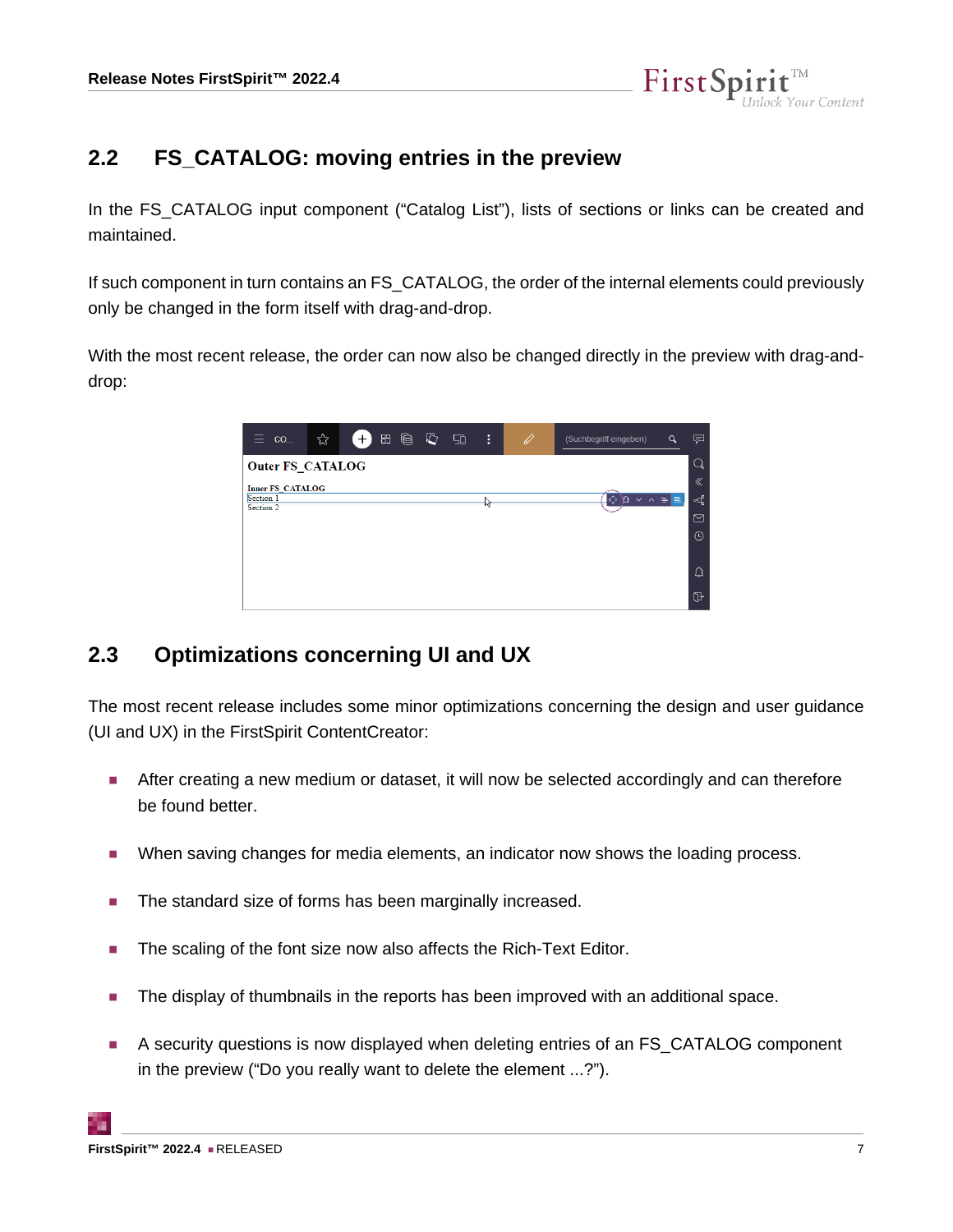

■ Element Status entries are now visualized with the ! Icon (instead of the previous Edit icon) in case of validation problems:

FirstSpi

ock Your Content



# <span id="page-7-0"></span>**3 FirstSpirit Content Experience Tools (CXT)**

## <span id="page-7-1"></span>**3.1 Latest module versions**

FirstSpirit 2022.4 supports the following module versions for "FirstSpirit Content Experience Tools".

| <b>Version number</b> |
|-----------------------|
| 2.5.4                 |
|                       |
| 1.44.4                |
|                       |
| 3.4.8                 |
|                       |
| 1.40.9                |
|                       |
|                       |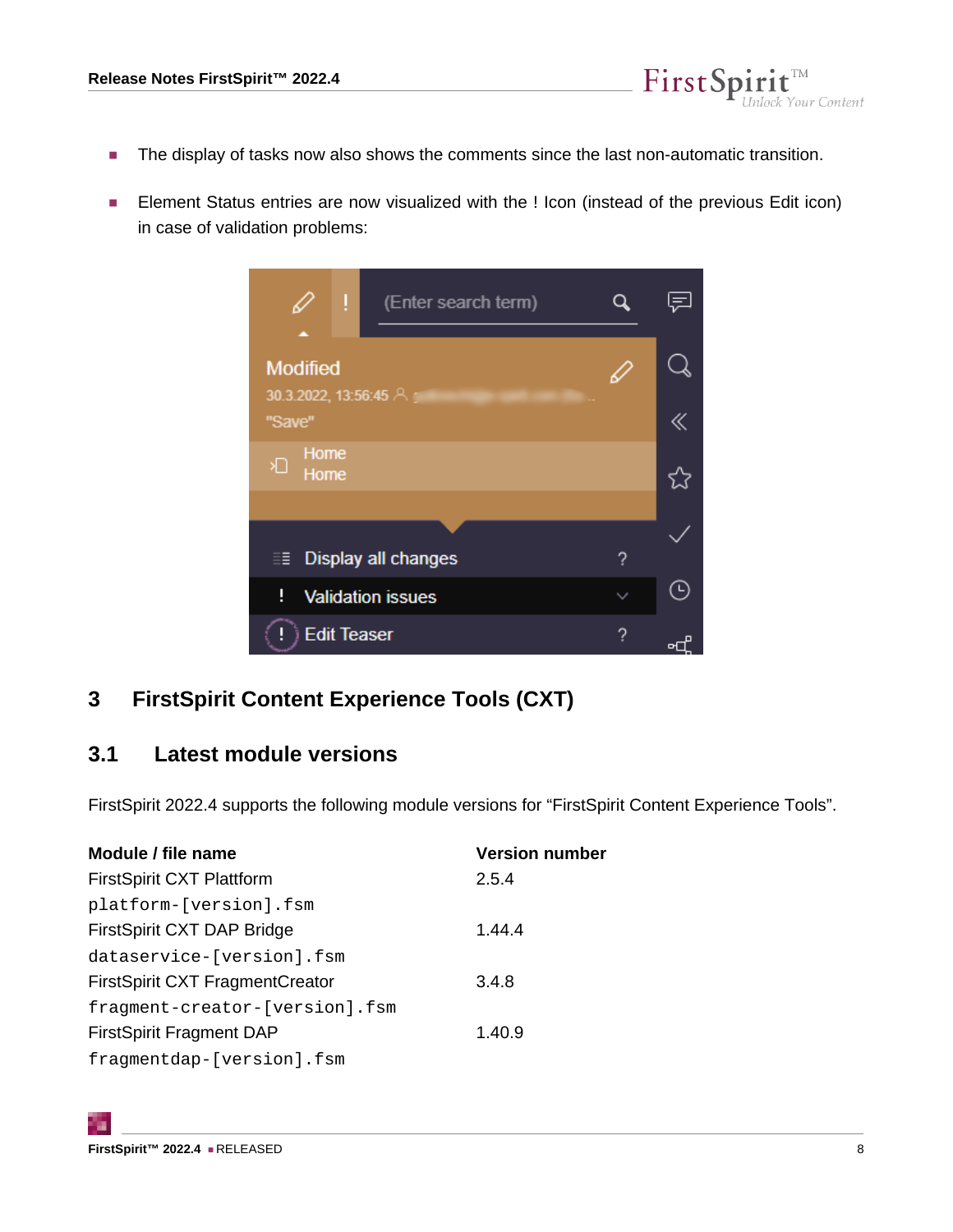| $\text{FirstSplit}_{\textit{Unlock Your Content}}^{\textit{TM}}$ |  |  |
|------------------------------------------------------------------|--|--|
|                                                                  |  |  |

| <b>FirstSpirit Media DAP</b>           | $1.31.4*$ |
|----------------------------------------|-----------|
| mediadap-[version].fsm                 |           |
| <b>FirstSpirit PageRef DAP</b>         | 1.9.4     |
| pagerefdap-[version].fsm               |           |
| FirstSpirit Markdown Editor            | $1.29.3*$ |
| markdown-editor-[version].fsm          |           |
| <b>FirstSpirit Tagging Editor</b>      | 1.29.3    |
| tagging-editor-[version].fsm           |           |
| FirstSpirit CXT FragmentCreator - CaaS | 1,31.4    |
| Integration                            |           |
| caas-integration-[version].fsm         |           |

\* These modules require FirstSpirit 2020-03 or higher from this version.

## <span id="page-8-0"></span>**3.2 Timeout for the registration of MicroApps**

The registration of MicroApps can take some time, especially in the case of the restart of a FirstSpirit-Server or the Tomcat web server.

In the past, an error message was displayed while starting the FragmentCreator after a timeout of 5 minutes.

**x MicroApps could not be registered in a reasonable amount of time.**

when the existing MicroApps could not be registered during this time and the FragmentCreator was not started.

With the most recent release, the default value for the timeout was increased to 10 minutes. If necessary, you can now also adjust it individually for the requirements of your installation by using the new parameter

**cxt.fragmentcreator.microAppRegistration.timeoutInMinutes**

in the properties file cxt-fragment-creator.properties.

Excerpt from the properties file: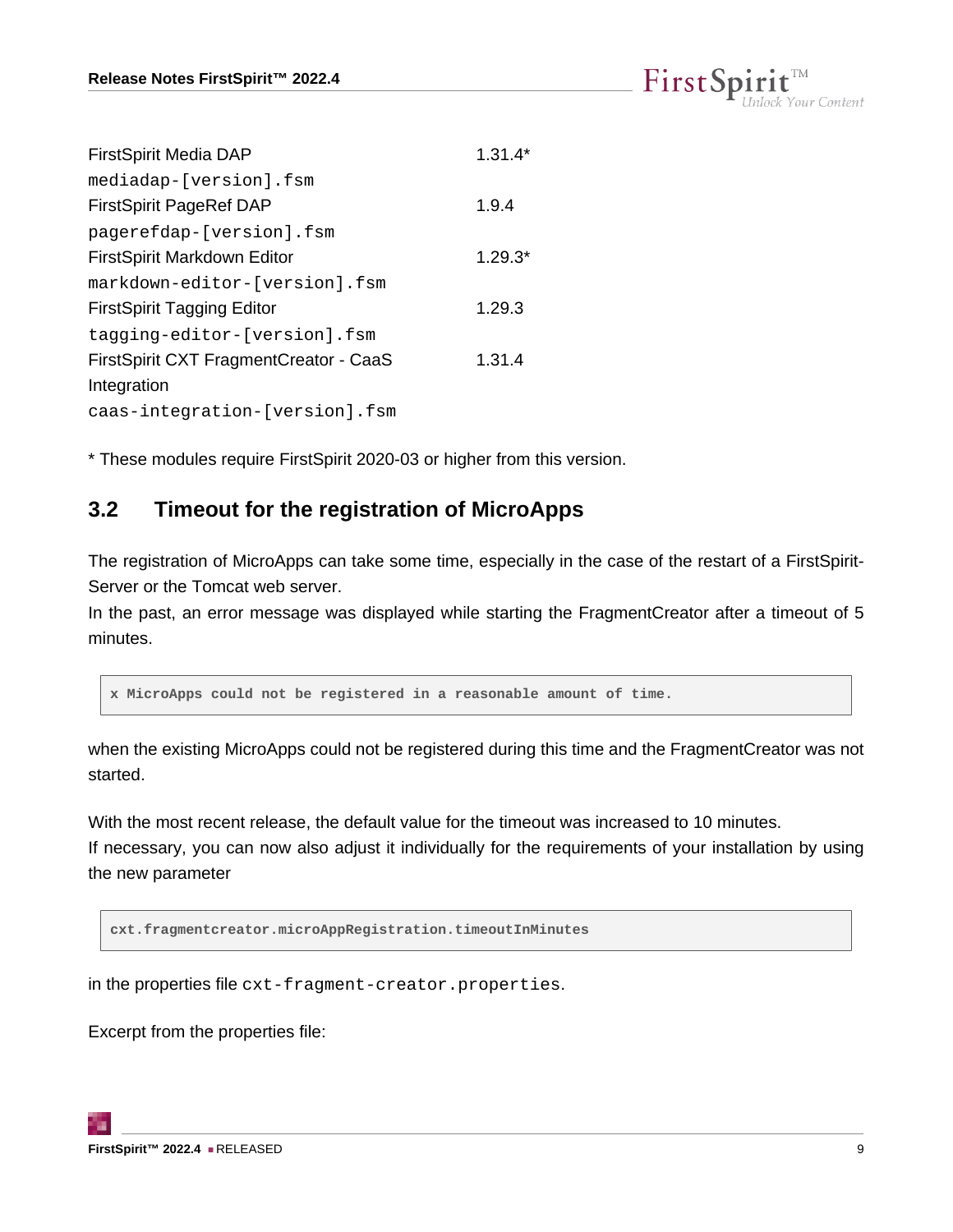

**<context-param> <param-name>cxt.fragmentcreator.microAppRegistration.timeoutInMinutes</param-name> <param-value>10</param-value> </context-param>**

For more information about cxt-fragment-creator.properties, see [https://docs.e-spirit.com/](https://docs.e-spirit.com/odfs/edocs/cxt/installation-mo/installing-modu/fragmentcreator/index.html#web_xml) [odfs/edocs/cxt/installation-mo/installing-modu/fragmentcreator/index.html#web\\_xml](https://docs.e-spirit.com/odfs/edocs/cxt/installation-mo/installing-modu/fragmentcreator/index.html#web_xml).

## <span id="page-9-0"></span>**4 Template development**

#### <span id="page-9-1"></span>**4.1 Images: defining format of automatically generated image files**

During an upload to FirstSpirit, images are initially stored in the project without changes concerning the format and resolution (resolution "Original"). However, for certain actions (based on the original image data), new image files are automatically generated by FirstSpirit, for example:

- when generating a preview image
- when generating new resolutions
- when using an automatically generated resolution
- in case of an image crop (in the FirstSpirit ContentCreator or SiteArchitect)

This generation can be influenced via the user-defined project property

**ImageWriteParams**

(FirstSpirit Access API, package de.espirit.firstspirit.access.project, interface Project, Method setCustomProperties). For example, you can configure the compression rate of images to generate a better image quality or smaller file size.

With the most recent release, it is now also possible to specify the image format of automatically generated images (targetType).

**Example script**, which was used to generate all automatically generated image files in the WebP format: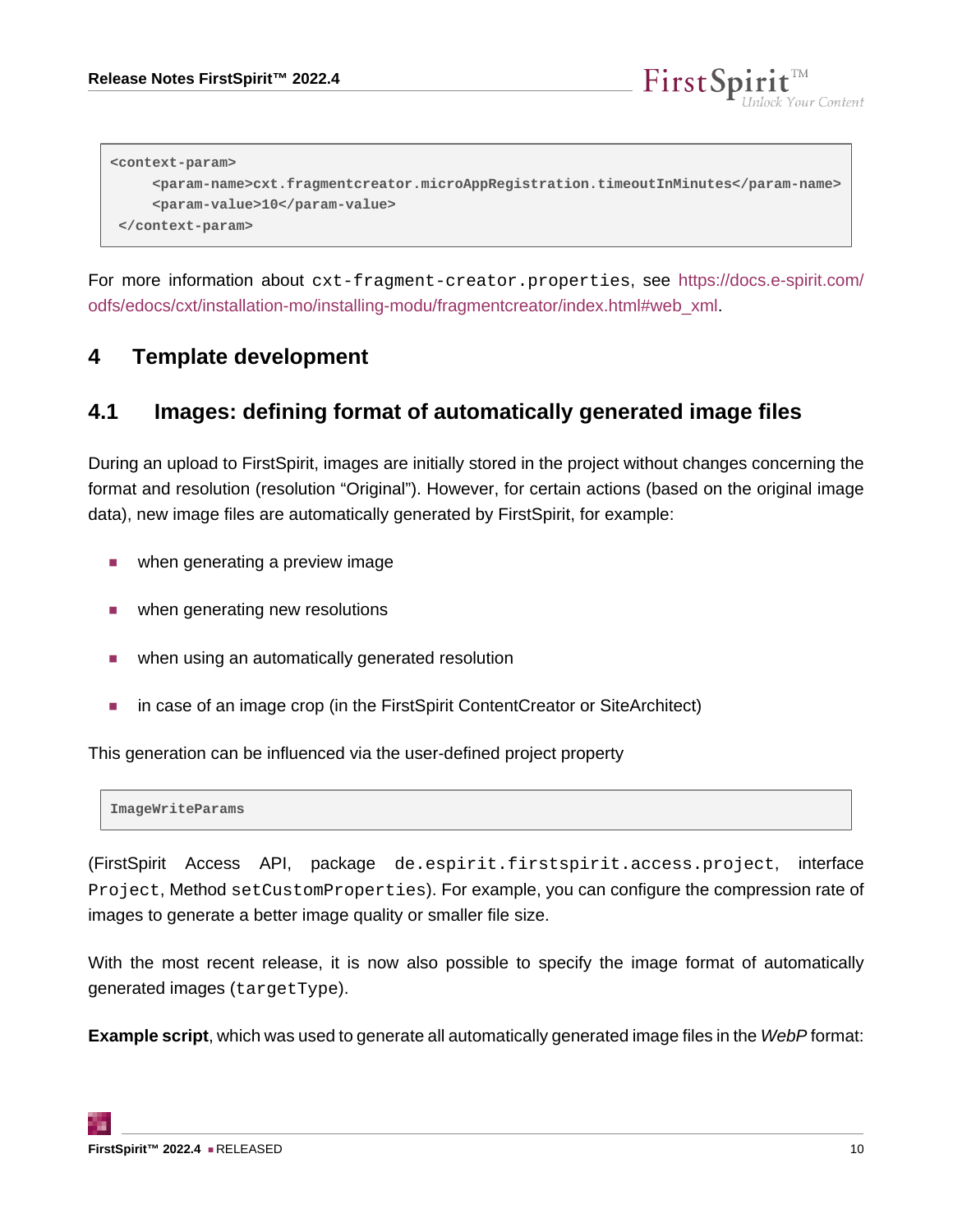```
project = context.getProject();
project.lock();
properties = new java.util.LinkedHashMap();
properties.put("default.targetType", "webp");
project.setCustomProperties("ImageWriteParam", properties);
project.save();
project.unlock();
```
This script must be executed once with Administrator permissions in the project.

The change applies to all images that are automatically generated after executing the script. For instructions on how you can remove already calculated resolutions from the project, please contact e-Spirit Technical Support.

Important: ImageWriteParams, that are already configured for the respective project must also be included in the script because they will otherwise be overwritten. Find out if and what parameters are already configured via

**context.project.getCustomProperties("ImageWriteParam");**

In addition, you can define definitions for individual image formats and/or resolutions.

The setting for the currently specified image type will thereby be used. If it does not exist, the global setting will be used for the resolution as a fallback.

**Example script**, that maintains the type for PNG images, for the "Icon" resolution uses the JPG type and applies the WebP type for all other scalable images:

```
project = context.getProject();
project.lock();
properties = new java.util.LinkedHashMap();
properties.put("default.targetType", "webp");
properties.put("default.png.targetType", "png");
properties.put("resolution.Icon.targetType", "jpg");
project.setCustomProperties("ImageWriteParam", properties);
project.save();
project.unlock();
```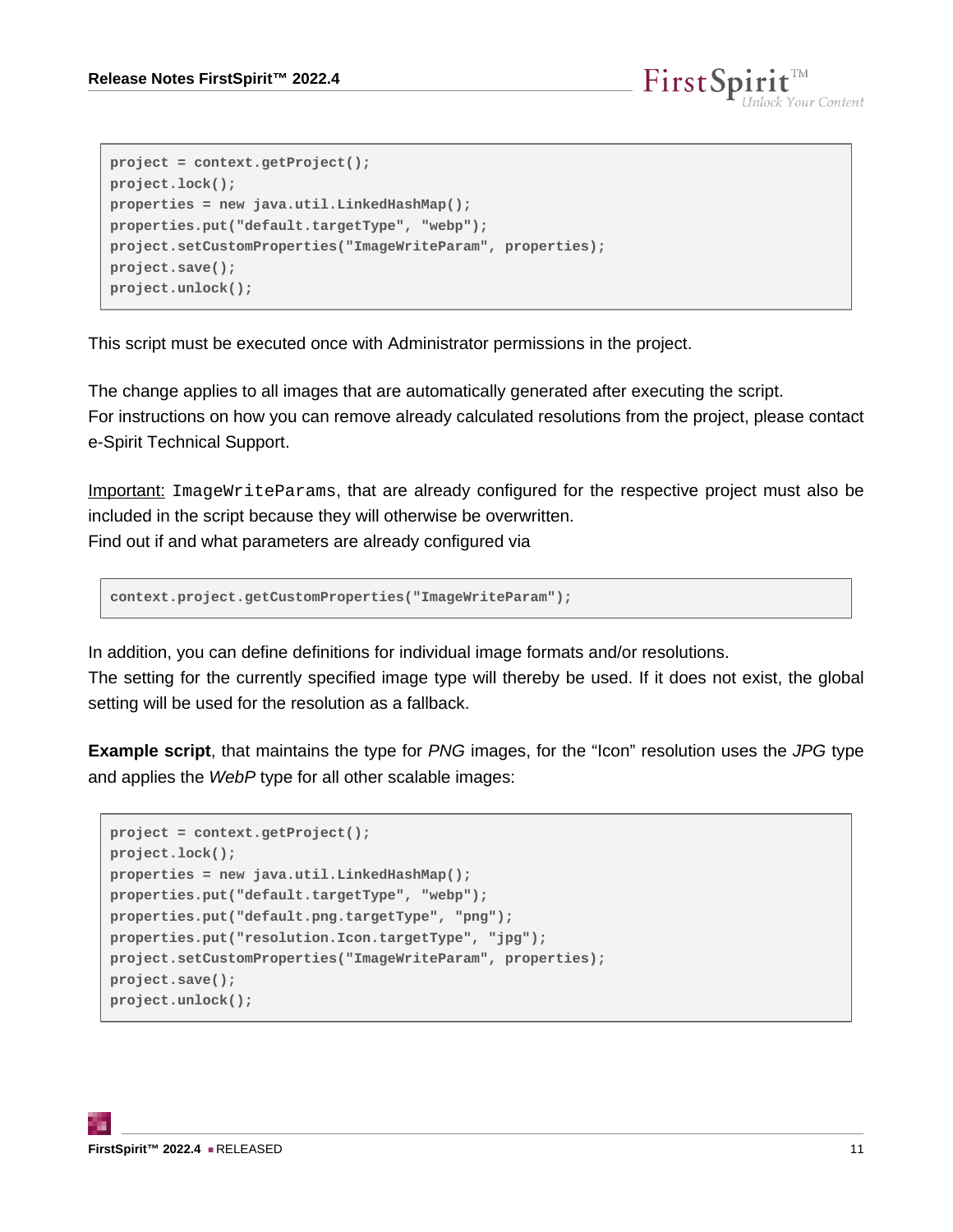

If images that are generated by the  $font( \ldots )$  function must be output in the WebP format, the filetyp to be transferred must be webp.

For more information, see:

- ImageWriteParam: [https://docs.e-spirit.com/odfs/template-develo/template-syntax/](https://docs.e-spirit.com/odfs/template-develo/template-syntax/functions/instructions/ref/index.html#hinweis_zu_automatisch_erzeugten_bilddateien) [functions/instructions/ref/index.html#hinweis\\_zu\\_automatisch\\_erzeugten\\_bilddateien](https://docs.e-spirit.com/odfs/template-develo/template-syntax/functions/instructions/ref/index.html#hinweis_zu_automatisch_erzeugten_bilddateien)
- font(...) function: [https://docs.e-spirit.com/odfs/template-develo/template-syntax/](https://docs.e-spirit.com/odfs/template-develo/template-syntax/functions/instructions/font/index.html#filetype) [functions/instructions/font/index.html#filetype](https://docs.e-spirit.com/odfs/template-develo/template-syntax/functions/instructions/font/index.html#filetype)

#### <span id="page-11-0"></span>**5 Deprecations**

For e-Spirit, an important goal in software development is to avoid introducing incompatibilities and migration expenditures related to updating from one FirstSpirit release to the next as much as possible or to compensate for these within the software. FirstSpirit updates should generally be deployable with little effort or able to be carried out in a fully automated fashion.

However - not least in order to ensure maintainability and to future-proof the software - e-Spirit cannot fully avoid replacing existing functionality with new mechanisms. In the future, functionality that will be removed from the software will be listed in this section, including the date at which time the functionality will be removed.

| Deprecated as of | Will be removed/<br>Was removed as of |
|------------------|---------------------------------------|
| 5.2R3            |                                       |
| 5.2R3            |                                       |
| 5.2R3            |                                       |
| 5.2R3            |                                       |
| 5.2R3            |                                       |
| 5.2R3            |                                       |
| 5.2R3            |                                       |
| 5.2R3            |                                       |
|                  |                                       |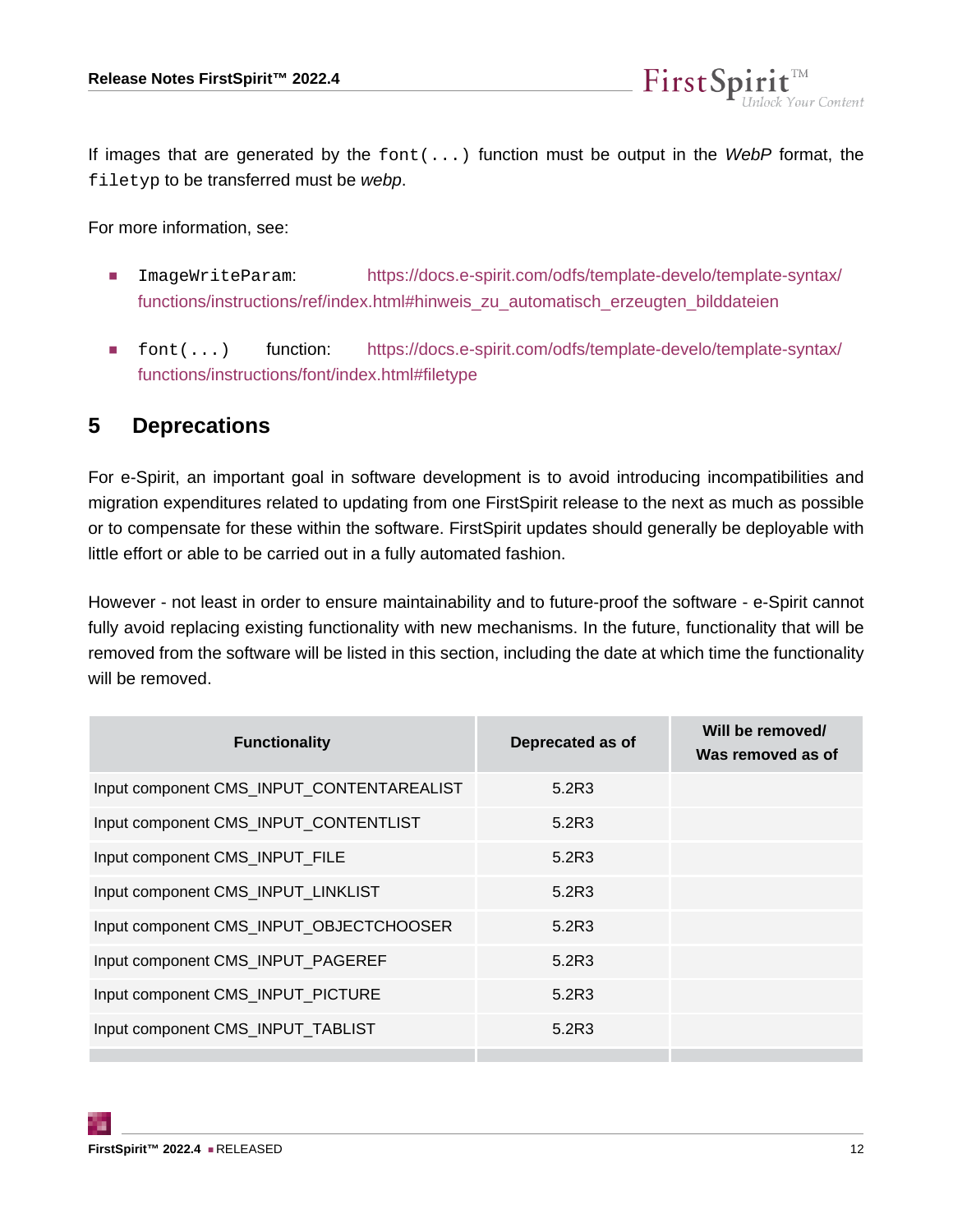

| <b>Functionality</b>                                                                                                         | Deprecated as of | Will be removed/<br>Was removed as of |
|------------------------------------------------------------------------------------------------------------------------------|------------------|---------------------------------------|
| FirstSpirit Developer API:<br>de.espirit.firstspirit.agency.GroupsAgent                                                      | 5.2R15           |                                       |
| FirstSpirit Access API: delete<br>(de.espirit.firstspirit.access.AccessUtil)                                                 | 5.2R18           |                                       |
| FirstSpirit Access API: release<br>(de.espirit.firstspirit.access.AccessUtil)                                                | 2018-06          |                                       |
| FirstSpirit Developer API: getLastLoginAsDate<br>(de.espirit.firstspirit.agency.UserStatisticsAgent)                         | 2018-07          |                                       |
| FirstSpirit Developer API:<br>remainingDurationOfCurrentStageInMillis<br>(de.espirit.firstspirit.server.MaintenanceModeInfo) | 2018-07          |                                       |
| FirstSpirit Developer API:<br>getStartingTimeOfStageAsDate<br>(de.espirit.firstspirit.server.MaintenanceModeInfo)            | 2018-07          |                                       |
| FirstSpirit Access API:<br>getSelectedWebserverConfiguration<br>(de.espirit.firstspirit.access.serverConfiguration)          | 2018-10          |                                       |
| FirstSpirit Access API:<br>setSelectedWebserverConfiguration<br>(de.espirit.firstspirit.access.serverConfiguration)          | 2018-10          |                                       |
| FirstSpirit Access API: getSelectedWebServer<br>(de.espirit.firstspirit.access.project.Project)                              | 2018-10          |                                       |
| FirstSpirit Access API: setSelectedWebServer<br>(de.espirit.firstspirit.access.project.Project)                              | 2018-10          |                                       |
| FirstSpirit Developer API:<br>getLostAndFoundStoreNodes();<br>(de.espirit.firstspirit.feature.FeatureInstallResult)          | 2018-10          |                                       |
| FirstSpirit Developer API: getDeletedStoreNodes();<br>(de.espirit.firstspirit.feature.FeatureInstallResult)                  | 2018-10          |                                       |
| FirstSpirit Access API:<br>de.espirit.firstspirit.access.store.Previewable                                                   | 2019-01          |                                       |

τ.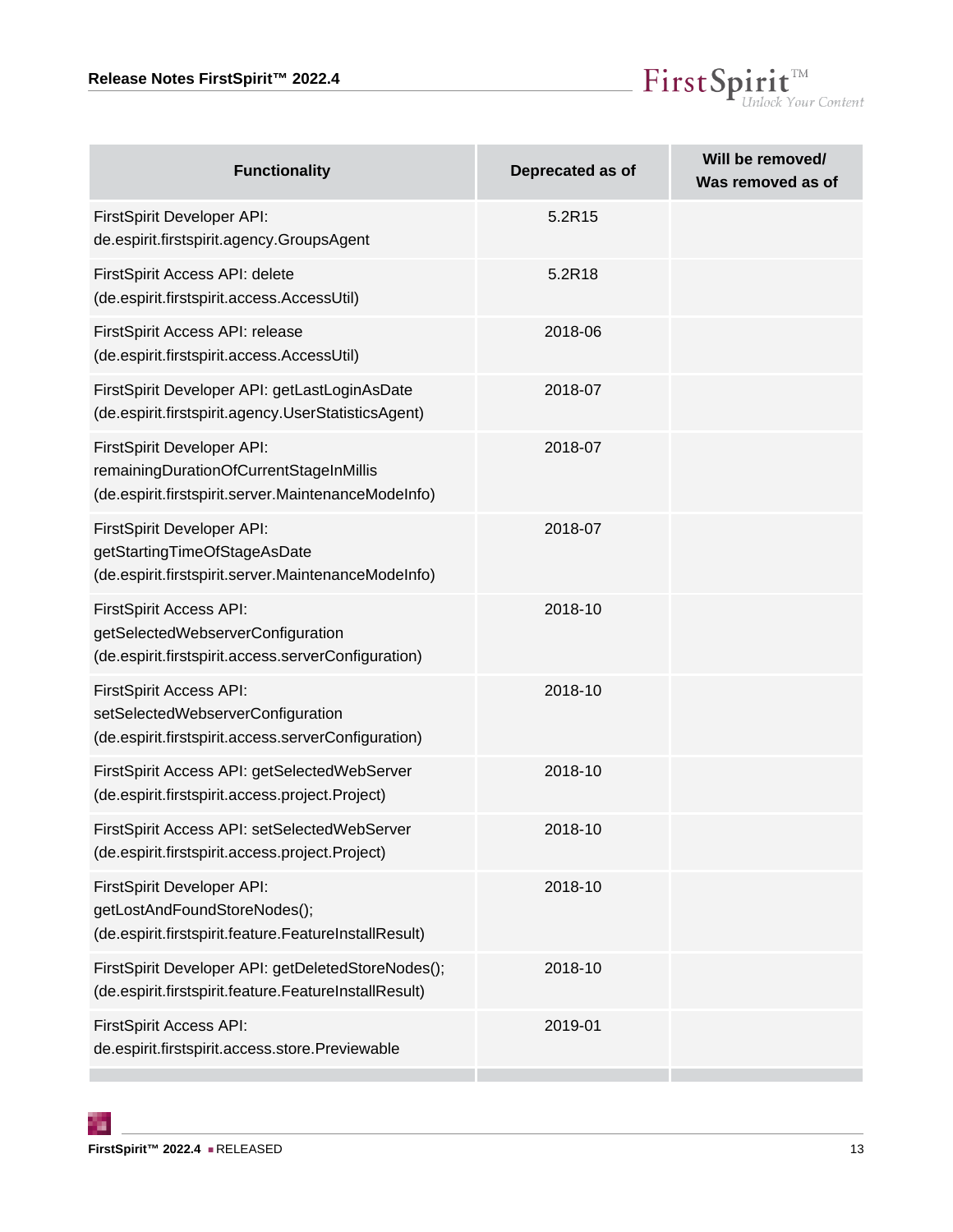

| Deprecated as of | Will be removed/<br>Was removed as of |
|------------------|---------------------------------------|
| 2019-05          |                                       |
| 2020-08          |                                       |
| 2020-12          |                                       |
| $2021 - 05$      |                                       |
|                  |                                       |

# <span id="page-13-0"></span>**6 Overview**

<span id="page-13-3"></span><span id="page-13-2"></span><span id="page-13-1"></span>

| ID         | <b>Description</b>                                                                                                                                                                                                                                                                                                                                                                                                                                                                                                                                                                                            | <b>Categories</b>     |
|------------|---------------------------------------------------------------------------------------------------------------------------------------------------------------------------------------------------------------------------------------------------------------------------------------------------------------------------------------------------------------------------------------------------------------------------------------------------------------------------------------------------------------------------------------------------------------------------------------------------------------|-----------------------|
| CORE-10584 | In the project properties (FirstSpirit ServerManager), a <b>Substitution</b> Developer, FirstSpirit<br>medium can be defined (section: "Substitutions"). For example, this Administrator, Media,<br>is displayed when the originally selected medium is not released or Media Store<br>the referenced image has been deleted.<br>The most recent release now takes additional cases into account<br>where the substitution medium is used. If a medium cannot be found.<br>attempts to access this medium (URL, size, etc.) are now diverted<br>to the substitution medium as long as it has been configured. |                       |
| CORE-11435 | of the "Accept template changes" function, Developer, SiteArchitect,<br>With<br>use<br>possible rule violations are now ignored on the pages to Template Development,<br>be updated. In the past, the process stopped with an Template Store<br>ElementValidationReportsException when a relevant page<br>indicated a rule violation.                                                                                                                                                                                                                                                                         |                       |
| CORE-12206 | It is now possible to specify the image format of automatically Developer, FirstSpirit<br>generated images (targetType)<br>Furthermore, you can define corresponding definitions for individual Media Store<br>image types and/or resolutions.<br>Further information can be found in chapter "Template development:<br>Images: defining format of automatically generated image files".                                                                                                                                                                                                                      | Administrator, Media, |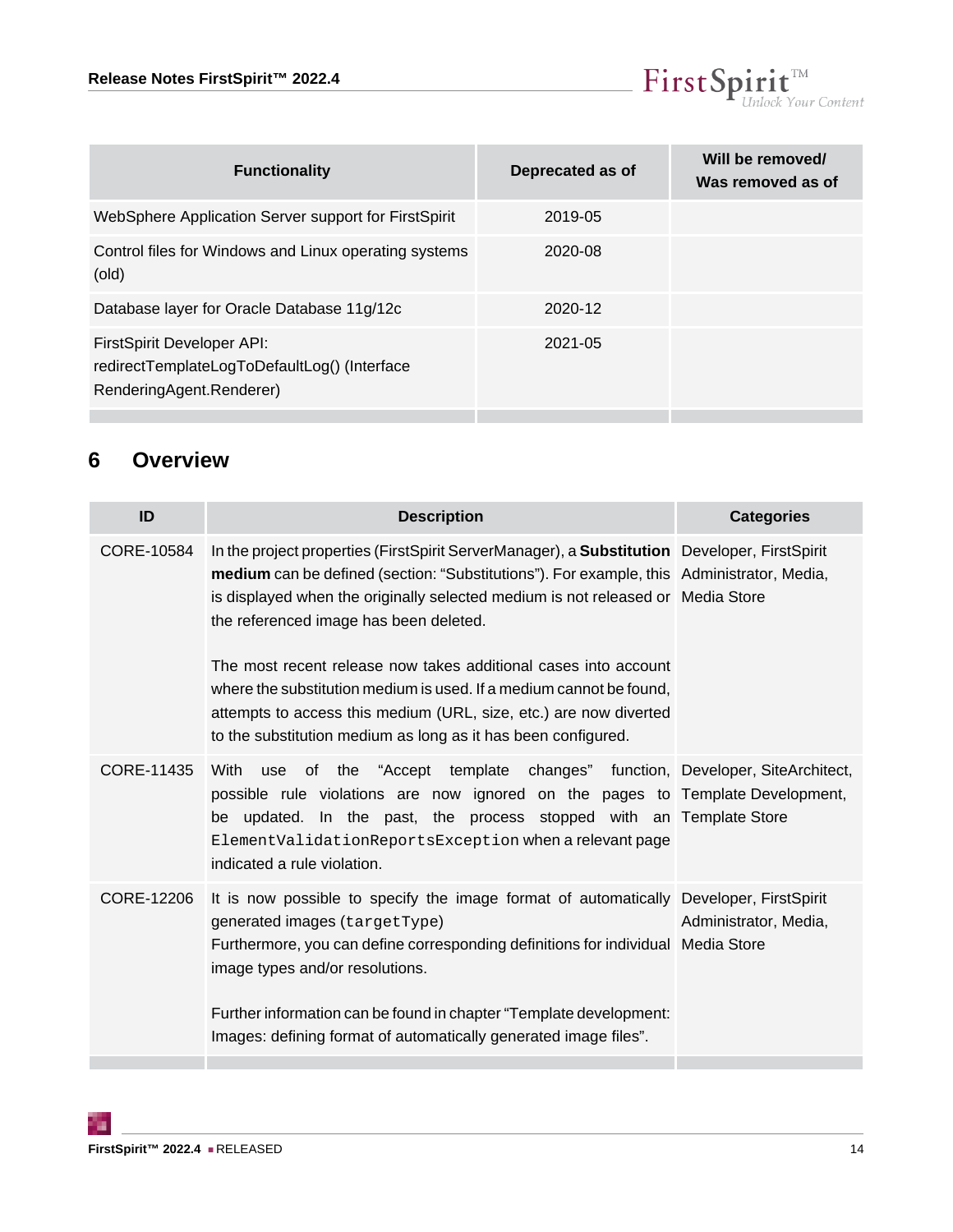

<span id="page-14-7"></span><span id="page-14-6"></span><span id="page-14-5"></span><span id="page-14-4"></span><span id="page-14-3"></span><span id="page-14-2"></span><span id="page-14-1"></span><span id="page-14-0"></span>

| ID         | <b>Description</b>                                                                                                                                                                                                                                                                                                                                                                                                                                                                                                                             | <b>Categories</b>                                   |
|------------|------------------------------------------------------------------------------------------------------------------------------------------------------------------------------------------------------------------------------------------------------------------------------------------------------------------------------------------------------------------------------------------------------------------------------------------------------------------------------------------------------------------------------------------------|-----------------------------------------------------|
| CORE-13700 | When a database schema is implicitly added to a Content Transport Content Transport,<br>Feature (i.e. the folder containing the schema, not the schema Database, Developer,<br>itself), it was possible that the name of the database incorrectly FirstSpirit Administrator<br>changed in the schema after the installation of the feature<br>(parameter dbname). In this case, no datasets of the schema were<br>displayed in the target project.<br>The <i>dbname</i> of the schema is now no longer changed in the target<br>for an import. |                                                     |
| CORE-13891 | bug<br>fixed<br>that<br>prevented<br>that<br>was<br>A<br>in<br>the<br>closed<br>contexts<br>preview<br>not<br>correctly<br>were<br>(GenerationContext#addCloseable(Closeable)).                                                                                                                                                                                                                                                                                                                                                                | the FirstSpirit API                                 |
| CORE-14208 | Multiple problems concerning the use of cluster generation have Clustering, FirstSpirit<br>been eliminated.<br>(For further information on using cluster generation, refer Generation<br>https://docs.e-spirit.com/odfs/edocs/admi/firstspirit-ser/server-<br>to<br>properti/clustering/index.html.)                                                                                                                                                                                                                                           | Administrator,                                      |
| CORE-14221 | The memory management of the Berkeley databases used by FirstSpirit Administrator,<br>FirstSpirit has been improved so that storage made available for Performance, Repository<br>them can be better divided between them.                                                                                                                                                                                                                                                                                                                     |                                                     |
| CORE-14234 | An error has been fixed which could cause the thumbnails of Editor, Input<br>WebP images not to be displayed in some places in the FirstSpirit Components, Media<br>SiteArchitect.                                                                                                                                                                                                                                                                                                                                                             |                                                     |
| CORE-14235 | When transporting<br>database<br>schemata<br>(using<br>Synchronization "or "Content Transport"), columns with names that Transport, Database,<br>are identical except for the upper and lower case spelling can now Developer, External<br>also be transported.                                                                                                                                                                                                                                                                                | "External Content Store, Content<br>synchronization |
| CORE-14253 | An error has been fixed which, in very rare cases, could cause the FirstSpirit Administrator<br>FirstSpirit Server to become unusable due to an exception in the<br>NIOSocketServer (WriteSelector).                                                                                                                                                                                                                                                                                                                                           |                                                     |
| CORE-14265 | An error was fixed that could lead to that additional sessions ContentCreator,<br>subject to licensing remained open when using the FirstSpirit FirstSpirit Administrator,<br>ContentCreator.                                                                                                                                                                                                                                                                                                                                                  | Sessions                                            |
|            |                                                                                                                                                                                                                                                                                                                                                                                                                                                                                                                                                |                                                     |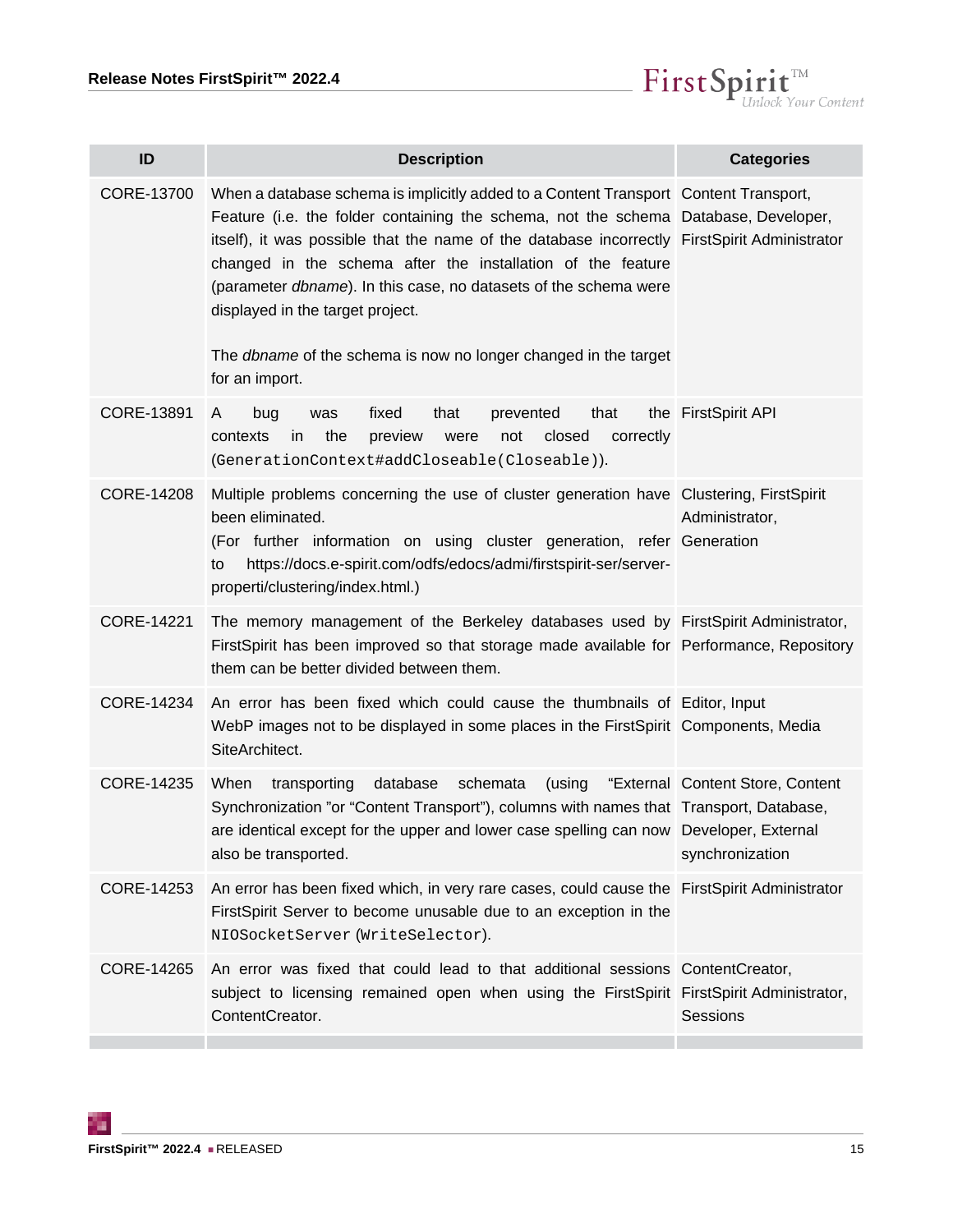

<span id="page-15-5"></span><span id="page-15-4"></span><span id="page-15-3"></span><span id="page-15-2"></span><span id="page-15-1"></span><span id="page-15-0"></span>

| ID         | <b>Description</b>                                                                                                                                                                                                                                                                                                                                                   | <b>Categories</b>                                                                                         |
|------------|----------------------------------------------------------------------------------------------------------------------------------------------------------------------------------------------------------------------------------------------------------------------------------------------------------------------------------------------------------------------|-----------------------------------------------------------------------------------------------------------|
| CORE-14276 | Empty 1:1 columns are now exported correctly via ContentTransport Content Store, Content<br>or External Synchronization and the column in the target project is Transport, Database,<br>cleared during import accordingly.                                                                                                                                           | Developer, External<br>synchronization,<br>FSDevTools, FirstSpirit<br>Administrator                       |
| CORE-14283 | Information concerning some statistics can now be downloaded Debugging, FirstSpirit<br>conveniently at the same time in the FirstSpirit ServerMonitoring.<br>Further information can be found in chapter "Administration: ServerMonitoring<br>ServerMonitoring: information concerning statistics can now be<br>downloaded in ZIP format".                           | Administrator,<br>Monitoring,                                                                             |
| CORE-14285 | FirstSpirit Content Experience Tools: Latest module versions<br>Further information can be found in chapter "FirstSpirit Content FirstSpirit Content<br>Experience Tools (CXT): Latest module versions".                                                                                                                                                             | Developer, FirstSpirit<br>Administrator,<br>Experience Tools (CXT),<br>FragmentCreator,<br><b>Modules</b> |
| CORE-14303 | An error has been eliminated that, in rare cases, could result FirstSpirit Administrator,<br>in that a FirstSpirit Server was deemed to be <i>degraded</i> after Health Center,<br>starting even though there was no problem. The cause for this was Monitoring<br>that corresponding recent status changes (up to 24 hours) were<br>incorrectly taken into account. |                                                                                                           |
| CORE-14326 | Update of internally used software<br>Further information can be found in chapter "Administration: Update Integrated software<br>of internally used software".                                                                                                                                                                                                       | <b>FirstSpirit Content</b><br>Experience Tools (CXT),                                                     |
| CXT-2264   | For the selection of elements in the ContentCreator, the behavior ContentCreator, Editor,<br>of the search dialog was corrected, so that pressing X now only Input Components<br>removes the search term that was entered.                                                                                                                                           |                                                                                                           |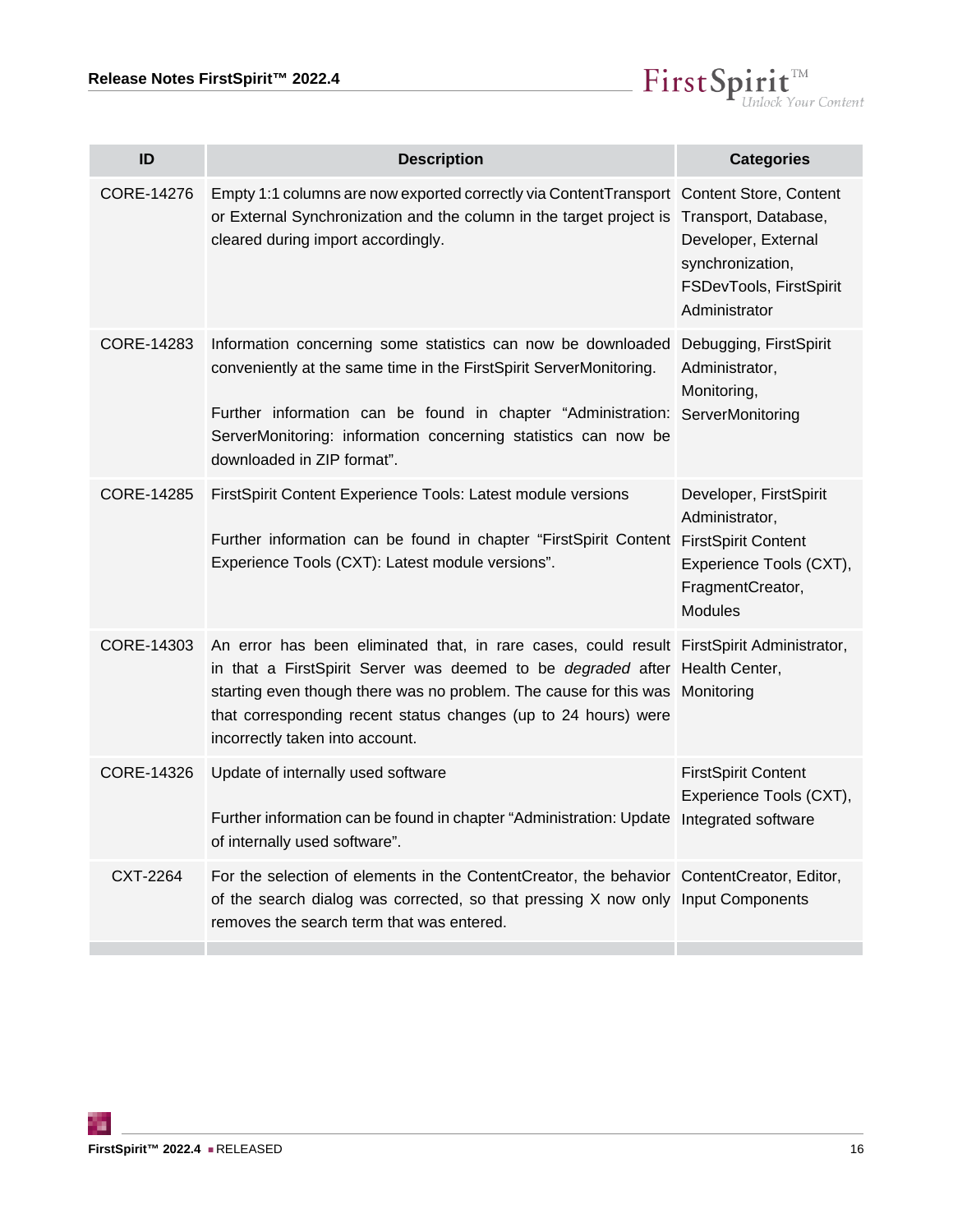

<span id="page-16-5"></span><span id="page-16-4"></span><span id="page-16-3"></span><span id="page-16-2"></span><span id="page-16-1"></span><span id="page-16-0"></span>

| ID              | <b>Description</b>                                                                                                                                                                                                                                                                                                                                                                                                                              | <b>Categories</b>                          |
|-----------------|-------------------------------------------------------------------------------------------------------------------------------------------------------------------------------------------------------------------------------------------------------------------------------------------------------------------------------------------------------------------------------------------------------------------------------------------------|--------------------------------------------|
| CXT-2372        | The default value of the timeout for the registration of MicroApps has Developer, FirstSpirit<br>been increased and can now be configured specific to the customer. Administrator,<br>Further information can be found in chapter "FirstSpirit Content Experience Tools (CXT),                                                                                                                                                                  | <b>FirstSpirit Content</b>                 |
|                 | Experience Tools (CXT): Timeout for the registration of MicroApps".                                                                                                                                                                                                                                                                                                                                                                             | FragmentCreator,<br>Performance            |
| CXT-2538        | With the most recent release, the editor can now choose in the ContentCreator, Editor,<br>FirstSpirit ContentCreator how to proceed in case of a replaced Media, Media Store<br>original image with existing crops.<br>Furthermore, a corresponding note is shown in the Crop dialog of<br>the FirstSpirit ContentCreator.<br>Further information can be found in chapter "ContentCreator: Image<br>cutout after replacing the original image". |                                            |
| CXT-2549        | The most recent release includes some minor optimizations ContentCreator, Editor<br>concerning the design and user guidance (UI and UX) in the<br>FirstSpirit ContentCreator.<br>Further information can be found in chapter "ContentCreator:<br>Optimizations concerning UI and UX".                                                                                                                                                           |                                            |
| <b>CXT-2551</b> | In the FirstSpirit ContentCreator, new tasks are now displayed ContentCreator, Editor,<br>promptly in the "Tasks" and "Dashboard" reports.                                                                                                                                                                                                                                                                                                      | Reports, Workflow                          |
| CXT-2563        | With the most recent release, the order of internal entries of an ContentCreator, Editor,<br>FS_CATALOG component can now also be changed directly in the Input Components<br>preview with drag-and-drop.<br>Further information can be found in chapter "ContentCreator:<br>FS_CATALOG: moving entries in the preview".                                                                                                                        |                                            |
| CXT-2565        | In rare cases, the content was not directly visible in the "Page"<br>section of the navigation bar in the FirstSpirit ContentCreator.                                                                                                                                                                                                                                                                                                           | ContentCreator, Editor,<br>Navigation view |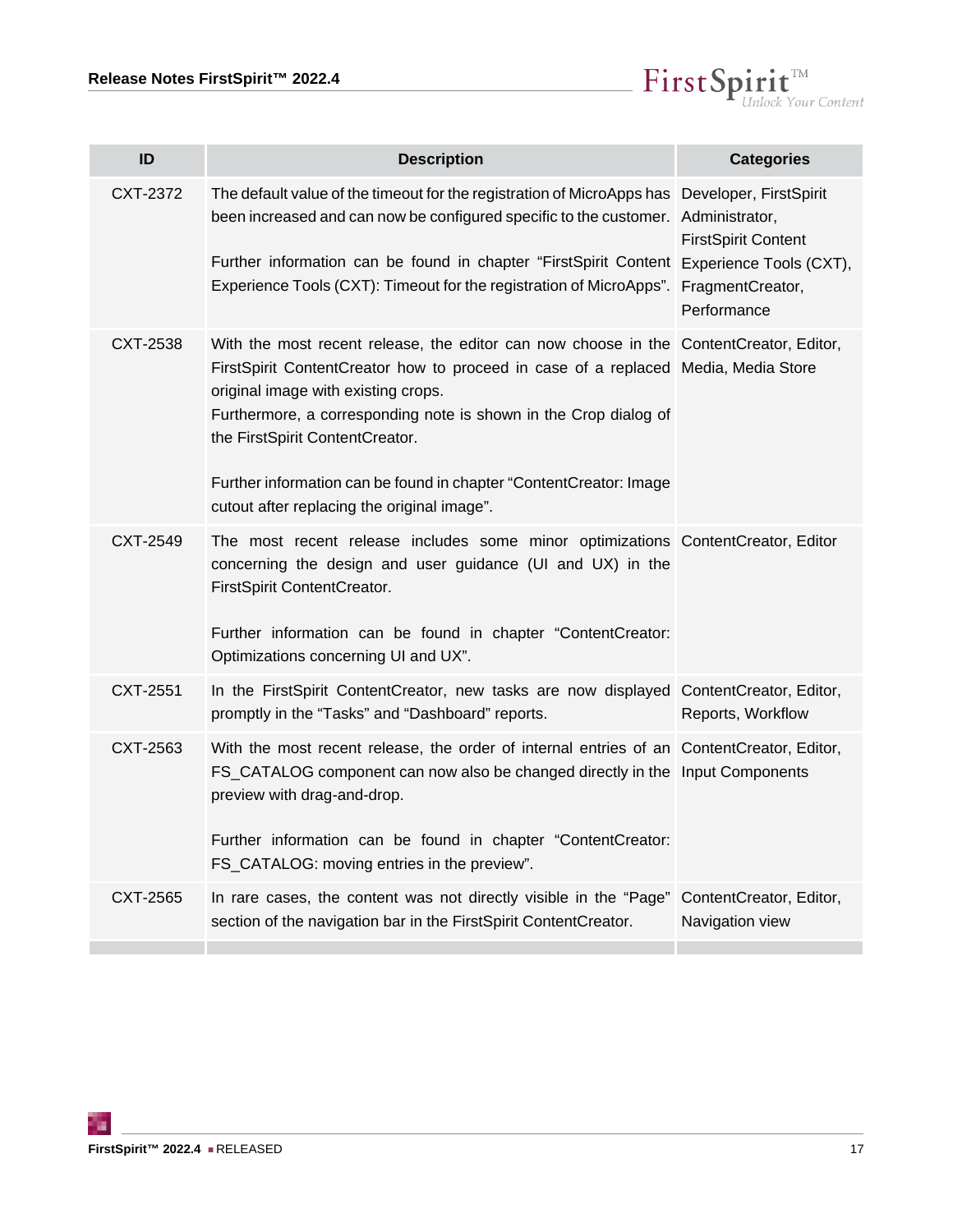

# <span id="page-17-0"></span>**7 Categories**

## <span id="page-17-1"></span>**7.1 Workflow**

| ID       | <b>Description</b>                                                                                                 |
|----------|--------------------------------------------------------------------------------------------------------------------|
| CXT-2551 | In the FirstSpirit ContentCreator, new tasks are now displayed promptly in the "Tasks" and<br>"Dashboard" reports. |

# <span id="page-17-2"></span>**7.2 Clustering**

**The State** 

| ID         | <b>Description</b>                                                                                                                                                                                                                                       |
|------------|----------------------------------------------------------------------------------------------------------------------------------------------------------------------------------------------------------------------------------------------------------|
| CORE-14208 | Multiple problems concerning the use of cluster generation have been eliminated.<br>(For further information on using cluster generation, refer to https://docs.e-spirit.com/odfs/<br>edocs/admi/firstspirit-ser/server-properti/clustering/index.html.) |

# <span id="page-17-3"></span>**7.3 Content Transport**

| ID         | <b>Description</b>                                                                                                                                                                                                                                                                                                                                                                                                                                                          |
|------------|-----------------------------------------------------------------------------------------------------------------------------------------------------------------------------------------------------------------------------------------------------------------------------------------------------------------------------------------------------------------------------------------------------------------------------------------------------------------------------|
| CORE-13700 | When a database schema is implicitly added to a Content Transport Feature (i.e. the folder<br>containing the schema, not the schema itself), it was possible that the name of the database<br>incorrectly changed in the schema after the installation of the feature (parameter <i>dbname</i> ). In<br>this case, no datasets of the schema were displayed in the target project.<br>The <i>dbname</i> of the schema is now no longer changed in the target for an import. |
| CORE-14235 | When transporting database schemata (using "External Synchronization "or "Content"<br>Transport"), columns with names that are identical except for the upper and lower case spelling<br>can now also be transported.                                                                                                                                                                                                                                                       |
| CORE-14276 | Empty 1:1 columns are now exported correctly via ContentTransport or External<br>Synchronization and the column in the target project is cleared during import accordingly.                                                                                                                                                                                                                                                                                                 |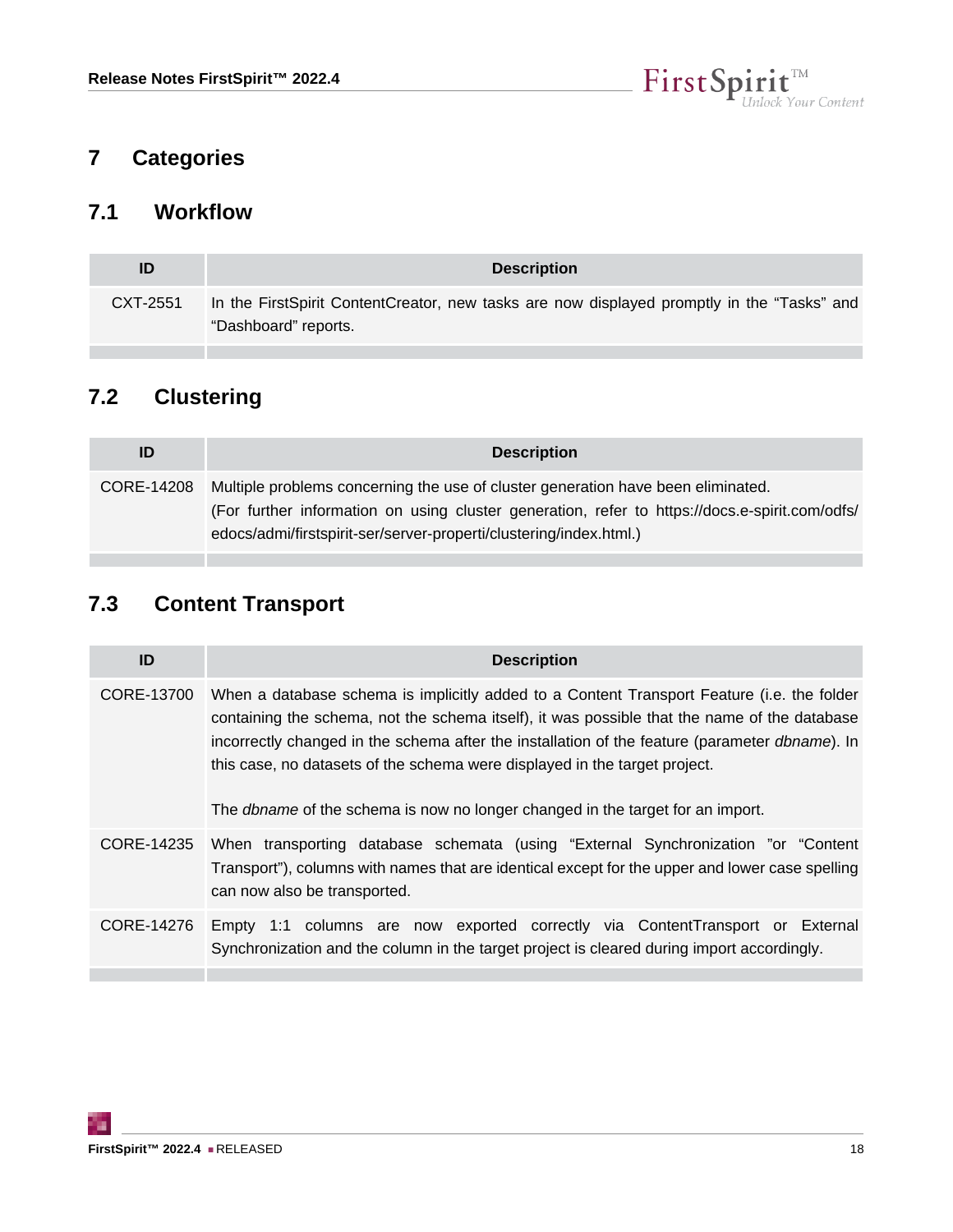

# <span id="page-18-0"></span>**7.4 ContentCreator**

| ID         | <b>Description</b>                                                                                                                                                                                                                                                                                                                                                                             |
|------------|------------------------------------------------------------------------------------------------------------------------------------------------------------------------------------------------------------------------------------------------------------------------------------------------------------------------------------------------------------------------------------------------|
| CORE-14265 | An error was fixed that could lead to that additional sessions subject to licensing remained open<br>when using the FirstSpirit ContentCreator.                                                                                                                                                                                                                                                |
| CXT-2264   | For the selection of elements in the ContentCreator, the behavior of the search dialog was<br>corrected, so that pressing X now only removes the search term that was entered.                                                                                                                                                                                                                 |
| CXT-2538   | With the most recent release, the editor can now choose in the FirstSpirit ContentCreator how<br>to proceed in case of a replaced original image with existing crops.<br>Furthermore, a corresponding note is shown in the Crop dialog of the FirstSpirit ContentCreator.<br>Further information can be found in chapter "ContentCreator: Image cutout after replacing the<br>original image". |
| CXT-2549   | The most recent release includes some minor optimizations concerning the design and user<br>guidance (UI and UX) in the FirstSpirit ContentCreator.<br>Further information can be found in chapter "ContentCreator: Optimizations concerning UI and<br>UX".                                                                                                                                    |
| CXT-2551   | In the FirstSpirit ContentCreator, new tasks are now displayed promptly in the "Tasks" and<br>"Dashboard" reports.                                                                                                                                                                                                                                                                             |
| CXT-2563   | With the most recent release, the order of internal entries of an FS_CATALOG component can<br>now also be changed directly in the preview with drag-and-drop.<br>Further information can be found in chapter "ContentCreator: FS_CATALOG: moving entries<br>in the preview".                                                                                                                   |
| CXT-2565   | In rare cases, the content was not directly visible in the "Page" section of the navigation bar in<br>the FirstSpirit ContentCreator.                                                                                                                                                                                                                                                          |

# <span id="page-18-1"></span>**7.5 Database**

| ID         | <b>Description</b>                                                                           |
|------------|----------------------------------------------------------------------------------------------|
| CORE-13700 | When a database schema is implicitly added to a Content Transport Feature (i.e. the folder   |
|            | containing the schema, not the schema itself), it was possible that the name of the database |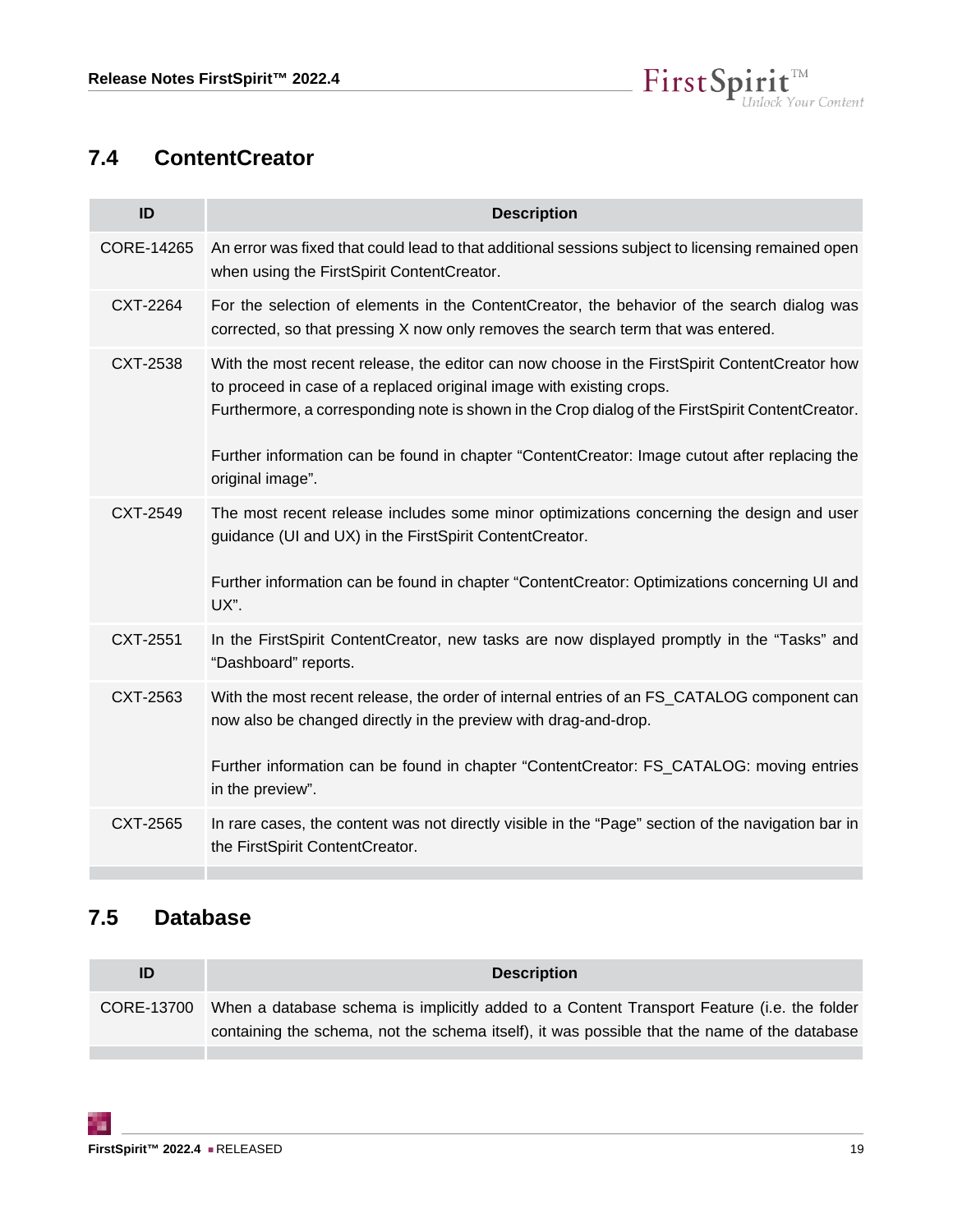| ID         | <b>Description</b>                                                                                                                                                                                                    |
|------------|-----------------------------------------------------------------------------------------------------------------------------------------------------------------------------------------------------------------------|
|            | incorrectly changed in the schema after the installation of the feature (parameter <i>dbname</i> ). In<br>this case, no datasets of the schema were displayed in the target project.                                  |
|            | The <i>dbname</i> of the schema is now no longer changed in the target for an import.                                                                                                                                 |
| CORE-14235 | When transporting database schemata (using "External Synchronization "or "Content"<br>Transport"), columns with names that are identical except for the upper and lower case spelling<br>can now also be transported. |
| CORE-14276 | Empty 1:1 columns are now exported correctly via ContentTransport or External<br>Synchronization and the column in the target project is cleared during import accordingly.                                           |

 $\label{eq: 3.1} First \textbf{Split}_{\textit{Unlock Your Content}}^{\textit{TM}}$ 

# <span id="page-19-0"></span>**7.6 Content Store**

| ID         | <b>Description</b>                                                                                                                                                                                                    |
|------------|-----------------------------------------------------------------------------------------------------------------------------------------------------------------------------------------------------------------------|
| CORE-14235 | When transporting database schemata (using "External Synchronization "or "Content"<br>Transport"), columns with names that are identical except for the upper and lower case spelling<br>can now also be transported. |
| CORE-14276 | Empty 1:1 columns are now exported correctly via ContentTransport or External<br>Synchronization and the column in the target project is cleared during import accordingly.                                           |

# <span id="page-19-1"></span>**7.7 Debugging**

| ID         | <b>Description</b>                                                                                                                                        |  |
|------------|-----------------------------------------------------------------------------------------------------------------------------------------------------------|--|
| CORE-14283 | Information concerning some statistics can now be downloaded conveniently at the same time<br>in the FirstSpirit ServerMonitoring.                        |  |
|            | Further information can be found in chapter "Administration: ServerMonitoring: information<br>concerning statistics can now be downloaded in ZIP format". |  |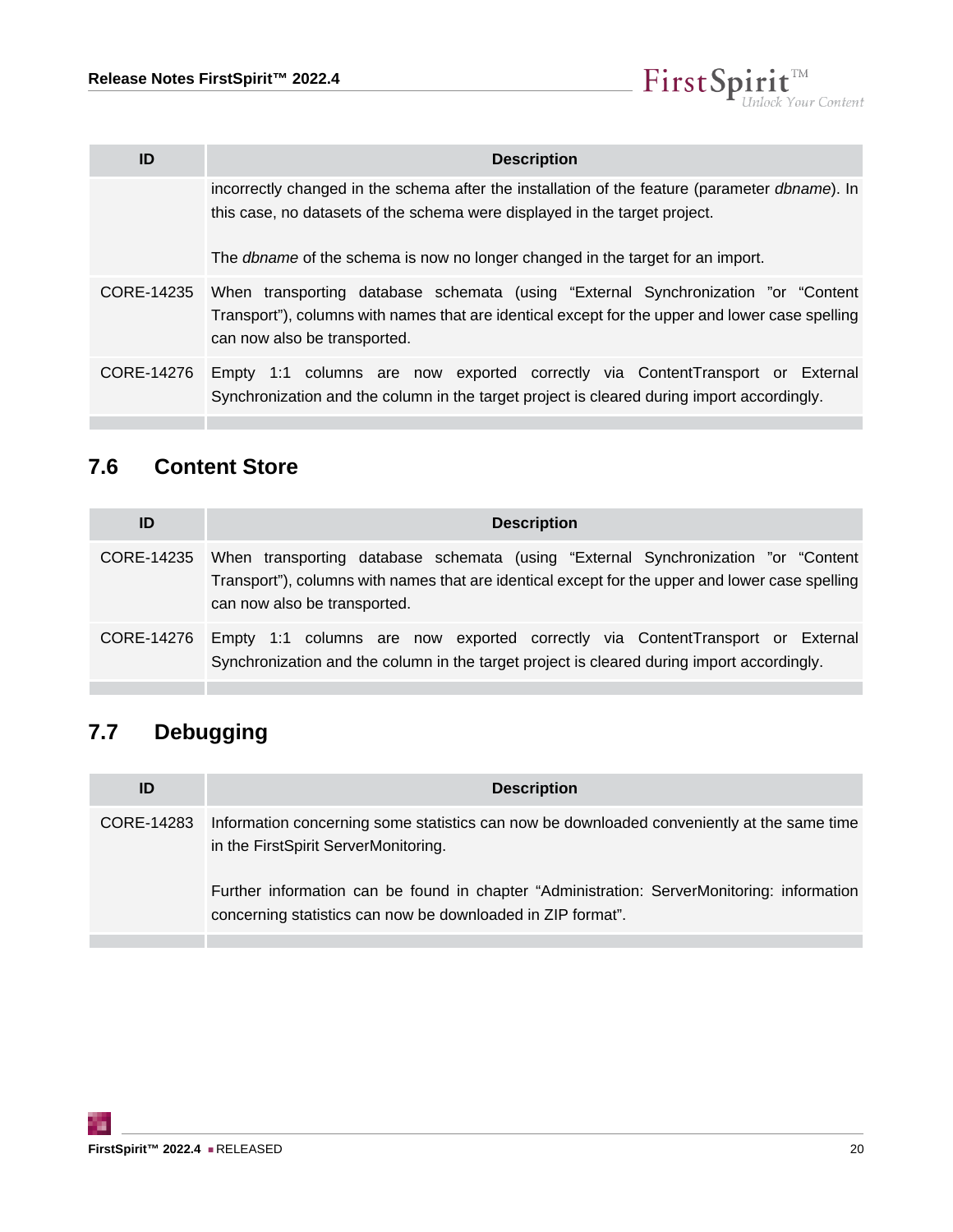

# <span id="page-20-0"></span>**7.8 Input Components**

| ID         | <b>Description</b>                                                                                                                                                                                                                                                           |
|------------|------------------------------------------------------------------------------------------------------------------------------------------------------------------------------------------------------------------------------------------------------------------------------|
| CORE-14234 | An error has been fixed which could cause the thumbnails of WebP images not to be displayed<br>in some places in the FirstSpirit SiteArchitect.                                                                                                                              |
| CXT-2264   | For the selection of elements in the ContentCreator, the behavior of the search dialog was<br>corrected, so that pressing X now only removes the search term that was entered.                                                                                               |
| CXT-2563   | With the most recent release, the order of internal entries of an FS CATALOG component can<br>now also be changed directly in the preview with drag-and-drop.<br>Further information can be found in chapter "ContentCreator: FS_CATALOG: moving entries<br>in the preview". |

# <span id="page-20-1"></span>**7.9 Developer**

| ID         | <b>Description</b>                                                                                                                                                                                                                                                        |
|------------|---------------------------------------------------------------------------------------------------------------------------------------------------------------------------------------------------------------------------------------------------------------------------|
| CORE-10584 | In the project properties (FirstSpirit ServerManager), a Substitution medium can be defined<br>(section: "Substitutions"). For example, this is displayed when the originally selected medium is<br>not released or the referenced image has been deleted.                |
|            | The most recent release now takes additional cases into account where the substitution medium<br>is used. If a medium cannot be found, attempts to access this medium (URL, size, etc.) are now<br>diverted to the substitution medium as long as it has been configured. |
| CORE-11435 | With use of the "Accept template changes" function, possible rule violations are now<br>ignored on the pages to be updated. In the past, the process stopped with an<br>ElementValidationReportsException when a relevant page indicated a rule violation.                |
| CORE-12206 | It is now possible to specify the image format of automatically generated images (targetType)<br>Furthermore, you can define corresponding definitions for individual image types and/or<br>resolutions.                                                                  |
|            | Further information can be found in chapter "Template development: Images: defining format<br>of automatically generated image files".                                                                                                                                    |
| CORE-13700 | When a database schema is implicitly added to a Content Transport Feature (i.e. the folder<br>containing the schema, not the schema itself), it was possible that the name of the database                                                                                |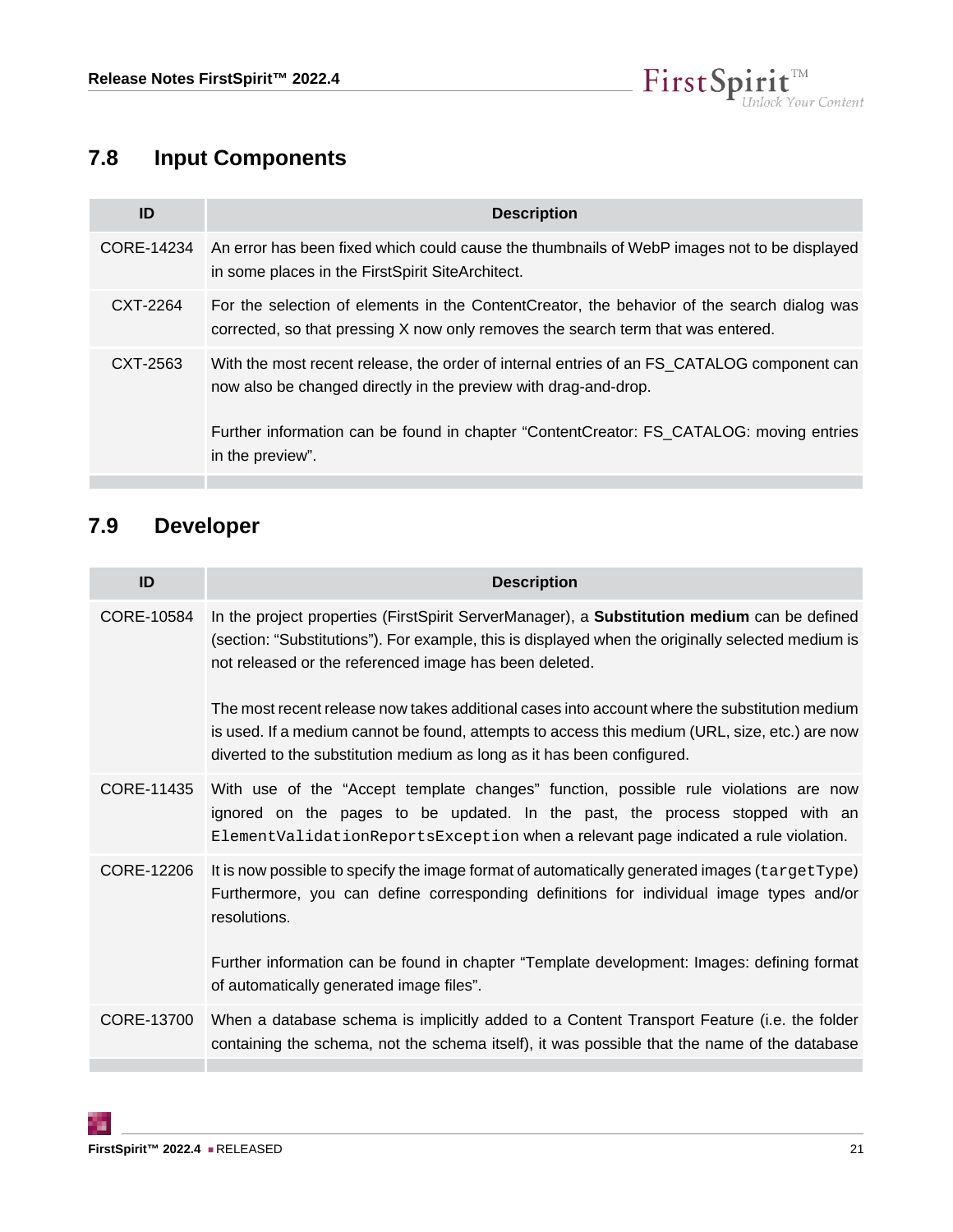

| ID         | <b>Description</b>                                                                                                                                                                                                    |
|------------|-----------------------------------------------------------------------------------------------------------------------------------------------------------------------------------------------------------------------|
|            | incorrectly changed in the schema after the installation of the feature (parameter dbname). In<br>this case, no datasets of the schema were displayed in the target project.                                          |
|            | The <i>dbname</i> of the schema is now no longer changed in the target for an import.                                                                                                                                 |
| CORE-14235 | When transporting database schemata (using "External Synchronization "or "Content"<br>Transport"), columns with names that are identical except for the upper and lower case spelling<br>can now also be transported. |
| CORE-14276 | Empty 1:1 columns are now exported correctly via ContentTransport or External<br>Synchronization and the column in the target project is cleared during import accordingly.                                           |
| CORE-14285 | FirstSpirit Content Experience Tools: Latest module versions<br>Further information can be found in chapter "FirstSpirit Content Experience Tools (CXT): Latest                                                       |
|            | module versions".                                                                                                                                                                                                     |
| CXT-2372   | The default value of the timeout for the registration of MicroApps has been increased and can<br>now be configured specific to the customer.                                                                          |
|            | Further information can be found in chapter "FirstSpirit Content Experience Tools (CXT):<br>Timeout for the registration of MicroApps".                                                                               |

# <span id="page-21-0"></span>**7.10 External synchronization**

| ID         | <b>Description</b>                                                                                                                                                                                                    |
|------------|-----------------------------------------------------------------------------------------------------------------------------------------------------------------------------------------------------------------------|
| CORE-14235 | When transporting database schemata (using "External Synchronization "or "Content"<br>Transport"), columns with names that are identical except for the upper and lower case spelling<br>can now also be transported. |
| CORE-14276 | Empty 1:1 columns are now exported correctly via ContentTransport or External<br>Synchronization and the column in the target project is cleared during import accordingly.                                           |

# <span id="page-21-1"></span>**7.11 FirstSpirit Content Experience Tools (CXT)**

| ID | <b>Description</b>                                                      |
|----|-------------------------------------------------------------------------|
|    | CORE-14285 FirstSpirit Content Experience Tools: Latest module versions |
|    |                                                                         |

9.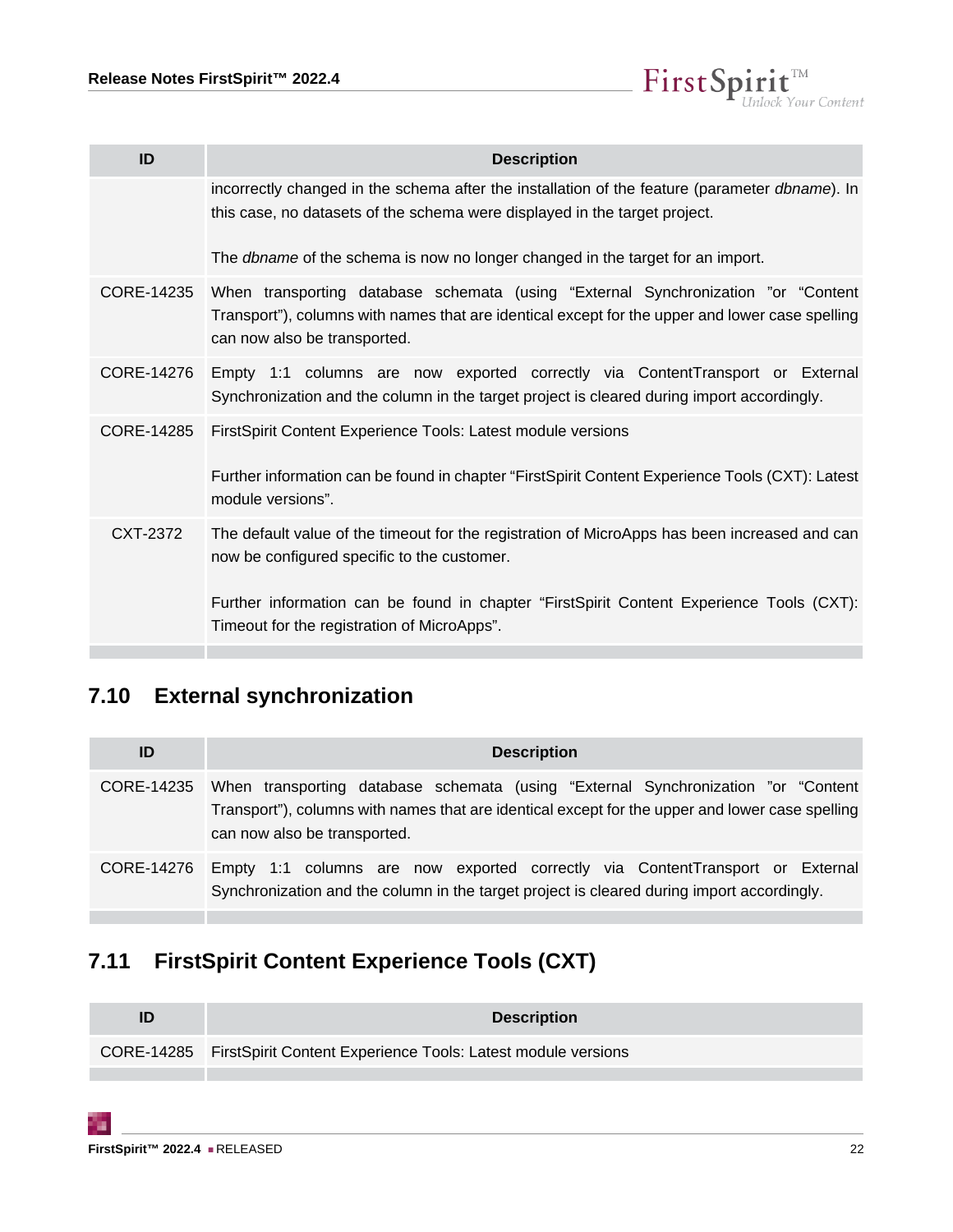

| ID       | <b>Description</b>                                                                                                                                                                                                                                                                      |
|----------|-----------------------------------------------------------------------------------------------------------------------------------------------------------------------------------------------------------------------------------------------------------------------------------------|
|          | Further information can be found in chapter "FirstSpirit Content Experience Tools (CXT): Latest<br>module versions".                                                                                                                                                                    |
|          | CORE-14326 Update of internally used software<br>Further information can be found in chapter "Administration: Update of internally used software".                                                                                                                                      |
| CXT-2372 | The default value of the timeout for the registration of MicroApps has been increased and can<br>now be configured specific to the customer.<br>Further information can be found in chapter "FirstSpirit Content Experience Tools (CXT):<br>Timeout for the registration of MicroApps". |

# <span id="page-22-0"></span>**7.12 FirstSpirit Administrator**

| ID         | <b>Description</b>                                                                                                                                                                                                                                                                                                                                                         |
|------------|----------------------------------------------------------------------------------------------------------------------------------------------------------------------------------------------------------------------------------------------------------------------------------------------------------------------------------------------------------------------------|
| CORE-10584 | In the project properties (FirstSpirit ServerManager), a Substitution medium can be defined<br>(section: "Substitutions"). For example, this is displayed when the originally selected medium is<br>not released or the referenced image has been deleted.                                                                                                                 |
|            | The most recent release now takes additional cases into account where the substitution medium<br>is used. If a medium cannot be found, attempts to access this medium (URL, size, etc.) are now<br>diverted to the substitution medium as long as it has been configured.                                                                                                  |
| CORE-12206 | It is now possible to specify the image format of automatically generated images (targetType)<br>Furthermore, you can define corresponding definitions for individual image types and/or<br>resolutions.<br>Further information can be found in chapter "Template development: Images: defining format                                                                     |
|            | of automatically generated image files".                                                                                                                                                                                                                                                                                                                                   |
| CORE-13700 | When a database schema is implicitly added to a Content Transport Feature (i.e. the folder<br>containing the schema, not the schema itself), it was possible that the name of the database<br>incorrectly changed in the schema after the installation of the feature (parameter dbname). In<br>this case, no datasets of the schema were displayed in the target project. |
|            | The <i>dbname</i> of the schema is now no longer changed in the target for an import.                                                                                                                                                                                                                                                                                      |
| CORE-14208 | Multiple problems concerning the use of cluster generation have been eliminated.                                                                                                                                                                                                                                                                                           |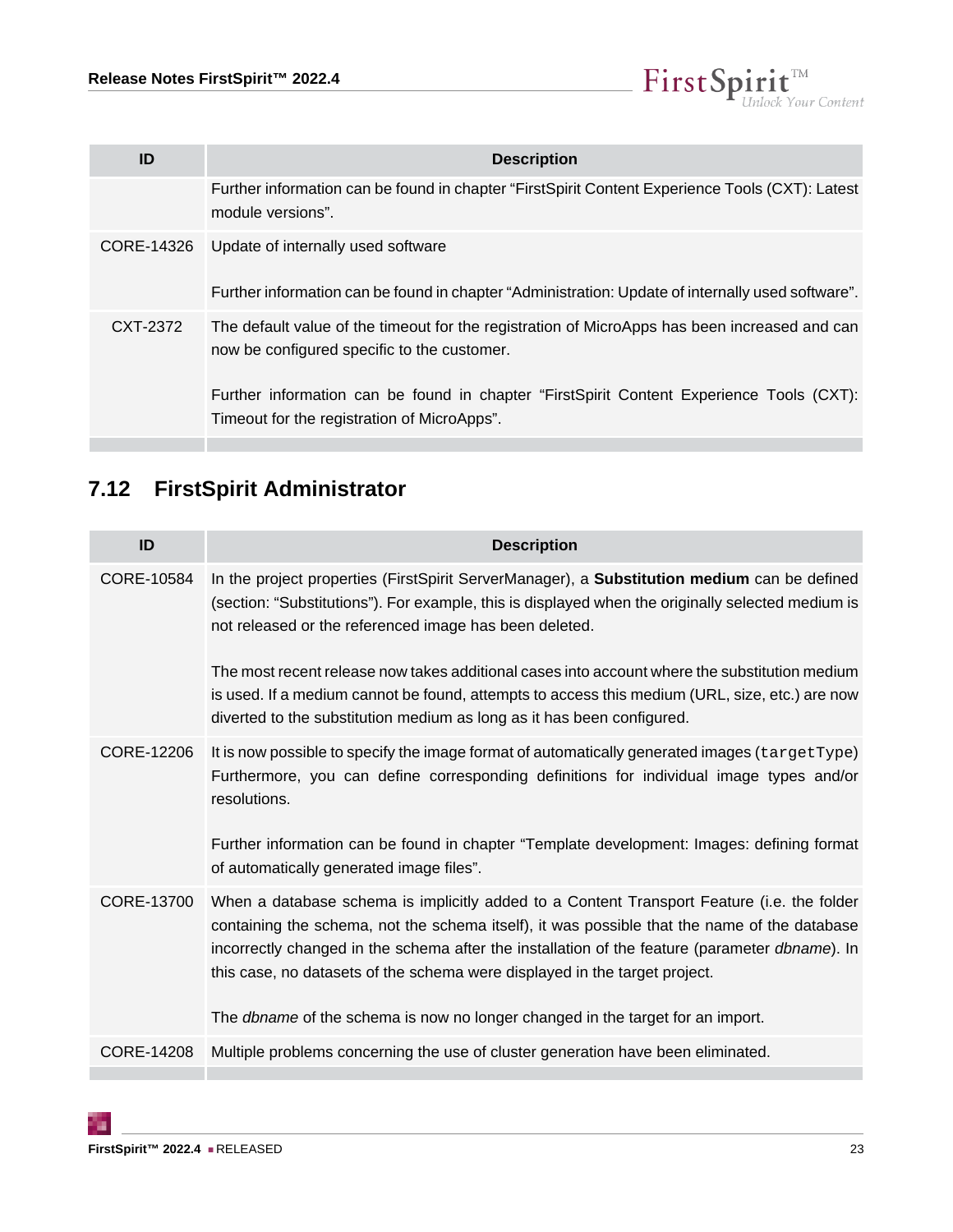$\textbf{FirstSplit}_{\textit{Unlock Your Content}}^{\textit{TM}}$ 

| ID                | <b>Description</b>                                                                                                                                                                                                                                                                                        |
|-------------------|-----------------------------------------------------------------------------------------------------------------------------------------------------------------------------------------------------------------------------------------------------------------------------------------------------------|
|                   | (For further information on using cluster generation, refer to https://docs.e-spirit.com/odfs/<br>edocs/admi/firstspirit-ser/server-properti/clustering/index.html.)                                                                                                                                      |
| CORE-14221        | The memory management of the Berkeley databases used by FirstSpirit has been improved so<br>that storage made available for them can be better divided between them.                                                                                                                                      |
| CORE-14253        | An error has been fixed which, in very rare cases, could cause the FirstSpirit Server to become<br>unusable due to an exception in the NIOSocketServer (WriteSelector).                                                                                                                                   |
| CORE-14265        | An error was fixed that could lead to that additional sessions subject to licensing remained open<br>when using the FirstSpirit ContentCreator.                                                                                                                                                           |
| CORE-14276        | Empty 1:1 columns are now exported correctly via ContentTransport or External<br>Synchronization and the column in the target project is cleared during import accordingly.                                                                                                                               |
| CORE-14283        | Information concerning some statistics can now be downloaded conveniently at the same time<br>in the FirstSpirit ServerMonitoring.<br>Further information can be found in chapter "Administration: ServerMonitoring: information                                                                          |
|                   | concerning statistics can now be downloaded in ZIP format".                                                                                                                                                                                                                                               |
| <b>CORE-14285</b> | FirstSpirit Content Experience Tools: Latest module versions                                                                                                                                                                                                                                              |
|                   | Further information can be found in chapter "FirstSpirit Content Experience Tools (CXT): Latest<br>module versions".                                                                                                                                                                                      |
| CORE-14303        | An error has been eliminated that, in rare cases, could result in that a FirstSpirit Server was<br>deemed to be <i>degraded</i> after starting even though there was no problem. The cause for this was<br>that corresponding recent status changes (up to 24 hours) were incorrectly taken into account. |
| CXT-2372          | The default value of the timeout for the registration of MicroApps has been increased and can<br>now be configured specific to the customer.                                                                                                                                                              |
|                   | Further information can be found in chapter "FirstSpirit Content Experience Tools (CXT):<br>Timeout for the registration of MicroApps".                                                                                                                                                                   |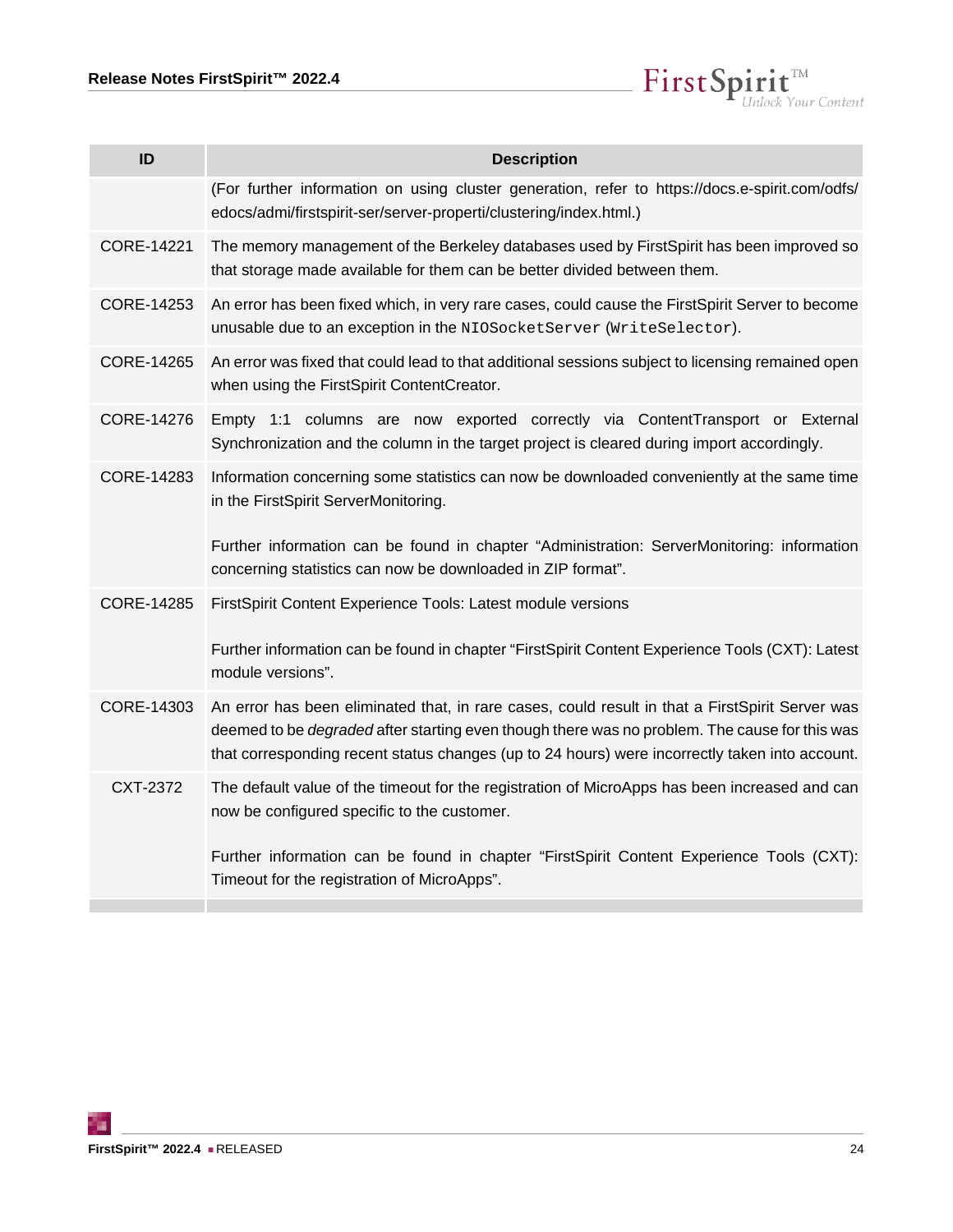

# <span id="page-24-0"></span>**7.13 FirstSpirit API**

| ID | <b>Description</b>                                                                                                                                   |
|----|------------------------------------------------------------------------------------------------------------------------------------------------------|
|    | CORE-13891 A bug was fixed that prevented that the contexts in the preview were not closed correctly<br>(GenerationContext#addCloseable(Closeable)). |

# <span id="page-24-1"></span>**7.14 FragmentCreator**

п

| ID         | <b>Description</b>                                                                                                                           |
|------------|----------------------------------------------------------------------------------------------------------------------------------------------|
| CORE-14285 | First Spirit Content Experience Tools: Latest module versions                                                                                |
|            | Further information can be found in chapter "FirstSpirit Content Experience Tools (CXT): Latest<br>module versions".                         |
| CXT-2372   | The default value of the timeout for the registration of MicroApps has been increased and can<br>now be configured specific to the customer. |
|            | Further information can be found in chapter "FirstSpirit Content Experience Tools (CXT):<br>Timeout for the registration of MicroApps".      |

# <span id="page-24-2"></span>**7.15 FSDevTools**

| ID         |  |  |  | <b>Description</b> |                                                                                            |  |
|------------|--|--|--|--------------------|--------------------------------------------------------------------------------------------|--|
| CORE-14276 |  |  |  |                    | Empty 1:1 columns are now exported correctly via ContentTransport or External              |  |
|            |  |  |  |                    | Synchronization and the column in the target project is cleared during import accordingly. |  |

# <span id="page-24-3"></span>**7.16 Generation**

| ID         | <b>Description</b>                                                                                                                                                                                                                                       |
|------------|----------------------------------------------------------------------------------------------------------------------------------------------------------------------------------------------------------------------------------------------------------|
| CORE-14208 | Multiple problems concerning the use of cluster generation have been eliminated.<br>(For further information on using cluster generation, refer to https://docs.e-spirit.com/odfs/<br>edocs/admi/firstspirit-ser/server-properti/clustering/index.html.) |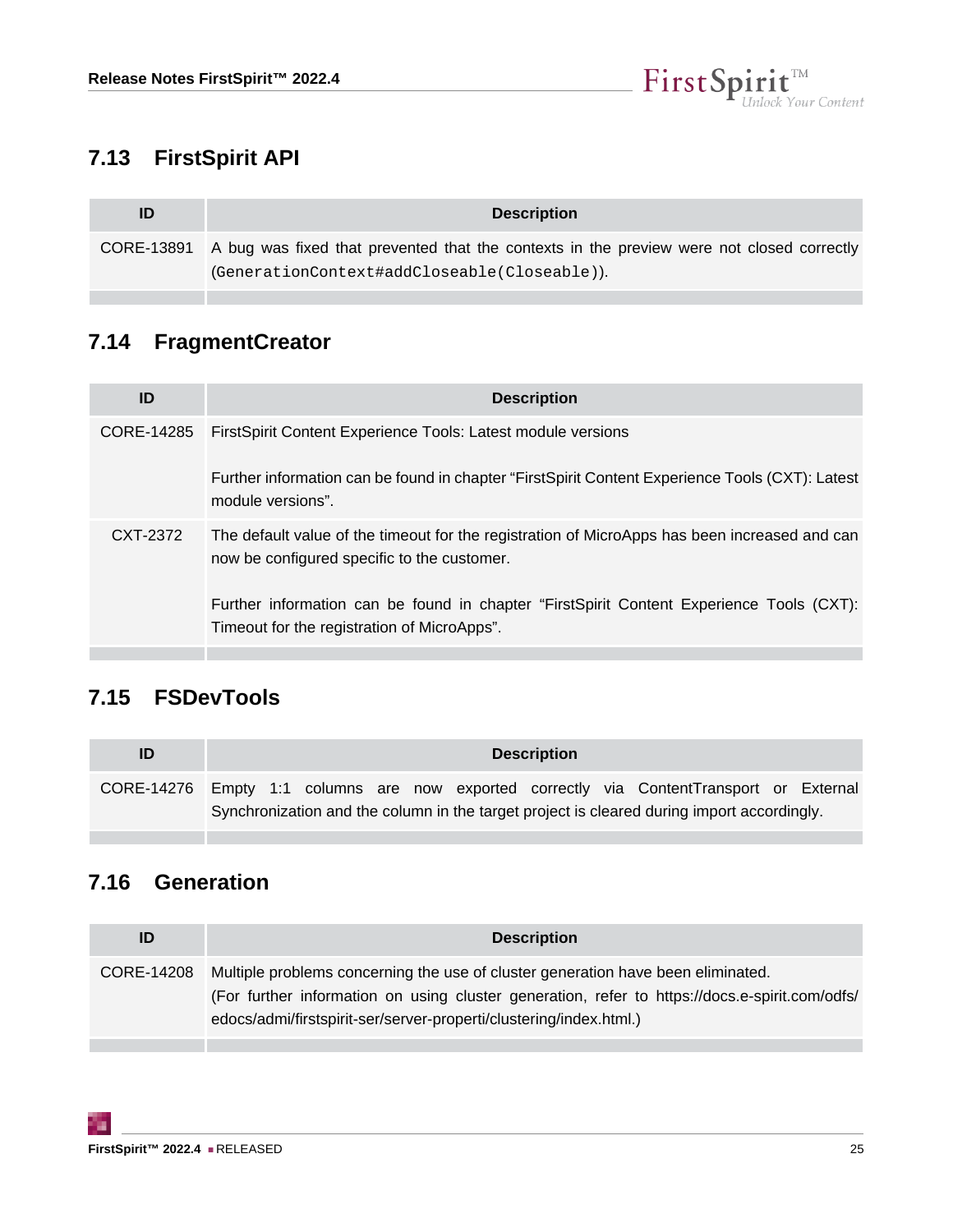

# <span id="page-25-0"></span>**7.17 Health Center**

| ID         | <b>Description</b>                                                                                                                                                                                                                                                                                         |
|------------|------------------------------------------------------------------------------------------------------------------------------------------------------------------------------------------------------------------------------------------------------------------------------------------------------------|
| CORE-14303 | An error has been eliminated that, in rare cases, could result in that a First Spirit Server was<br>deemed to be <i>degraded</i> after starting even though there was no problem. The cause for this was<br>that corresponding recent status changes (up to 24 hours) were incorrectly taken into account. |

# <span id="page-25-1"></span>**7.18 Integrated software**

| ID | <b>Description</b>                                                                                |
|----|---------------------------------------------------------------------------------------------------|
|    | CORE-14326 Update of internally used software                                                     |
|    | Further information can be found in chapter "Administration: Update of internally used software". |

# <span id="page-25-2"></span>**7.19 Media**

| ID         | <b>Description</b>                                                                                                                                                                                                                                                        |
|------------|---------------------------------------------------------------------------------------------------------------------------------------------------------------------------------------------------------------------------------------------------------------------------|
| CORE-10584 | In the project properties (FirstSpirit ServerManager), a <b>Substitution medium</b> can be defined<br>(section: "Substitutions"). For example, this is displayed when the originally selected medium is<br>not released or the referenced image has been deleted.         |
|            | The most recent release now takes additional cases into account where the substitution medium<br>is used. If a medium cannot be found, attempts to access this medium (URL, size, etc.) are now<br>diverted to the substitution medium as long as it has been configured. |
| CORE-12206 | It is now possible to specify the image format of automatically generated images (targetType)<br>Furthermore, you can define corresponding definitions for individual image types and/or<br>resolutions.                                                                  |
|            | Further information can be found in chapter "Template development: Images: defining format<br>of automatically generated image files".                                                                                                                                    |
| CORE-14234 | An error has been fixed which could cause the thumbnails of WebP images not to be displayed<br>in some places in the FirstSpirit SiteArchitect.                                                                                                                           |
|            |                                                                                                                                                                                                                                                                           |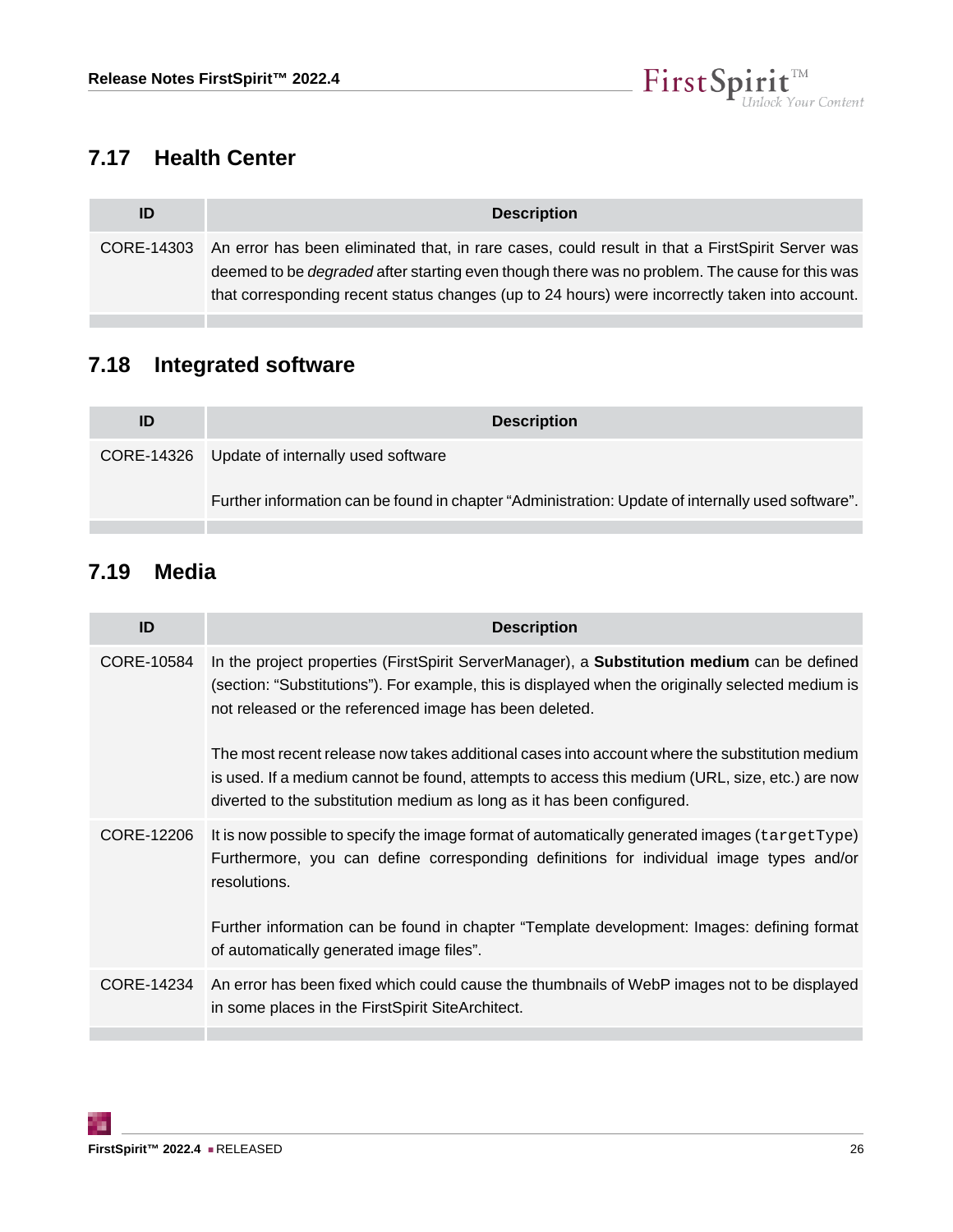

| ID       | <b>Description</b>                                                                                                                                                                                                                                                                                                                                                                                 |
|----------|----------------------------------------------------------------------------------------------------------------------------------------------------------------------------------------------------------------------------------------------------------------------------------------------------------------------------------------------------------------------------------------------------|
| CXT-2538 | With the most recent release, the editor can now choose in the First Spirit Content Creator how<br>to proceed in case of a replaced original image with existing crops.<br>Furthermore, a corresponding note is shown in the Crop dialog of the First Spirit Content Creator.<br>Further information can be found in chapter "ContentCreator: Image cutout after replacing the<br>original image". |

# <span id="page-26-0"></span>**7.20 Media Store**

| ID         | <b>Description</b>                                                                                                                                                                                                                                                          |
|------------|-----------------------------------------------------------------------------------------------------------------------------------------------------------------------------------------------------------------------------------------------------------------------------|
| CORE-10584 | In the project properties (FirstSpirit ServerManager), a <b>Substitution medium</b> can be defined<br>(section: "Substitutions"). For example, this is displayed when the originally selected medium is<br>not released or the referenced image has been deleted.           |
|            | The most recent release now takes additional cases into account where the substitution medium<br>is used. If a medium cannot be found, attempts to access this medium (URL, size, etc.) are now<br>diverted to the substitution medium as long as it has been configured.   |
| CORE-12206 | It is now possible to specify the image format of automatically generated images (targetType)<br>Furthermore, you can define corresponding definitions for individual image types and/or<br>resolutions.                                                                    |
|            | Further information can be found in chapter "Template development: Images: defining format<br>of automatically generated image files".                                                                                                                                      |
| CXT-2538   | With the most recent release, the editor can now choose in the First Spirit Content Creator how<br>to proceed in case of a replaced original image with existing crops.<br>Furthermore, a corresponding note is shown in the Crop dialog of the FirstSpirit ContentCreator. |
|            | Further information can be found in chapter "ContentCreator: Image cutout after replacing the<br>original image".                                                                                                                                                           |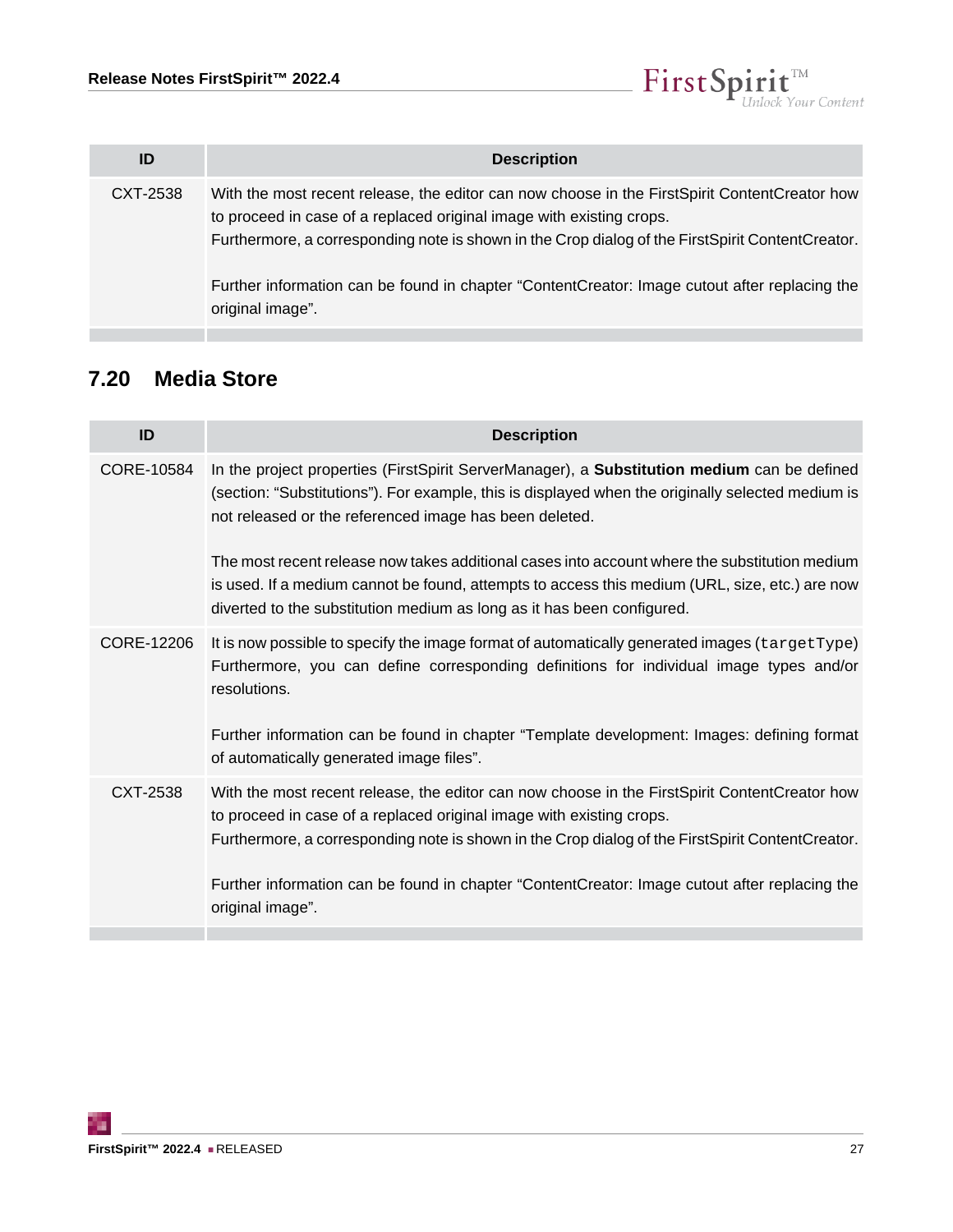

# <span id="page-27-0"></span>**7.21 Modules**

| ID | <b>Description</b>                                                                                                   |
|----|----------------------------------------------------------------------------------------------------------------------|
|    | CORE-14285 FirstSpirit Content Experience Tools: Latest module versions                                              |
|    | Further information can be found in chapter "FirstSpirit Content Experience Tools (CXT): Latest<br>module versions". |

# <span id="page-27-1"></span>**7.22 Monitoring**

| ID         | <b>Description</b>                                                                                                                                                                                                                                                                                                   |
|------------|----------------------------------------------------------------------------------------------------------------------------------------------------------------------------------------------------------------------------------------------------------------------------------------------------------------------|
| CORE-14283 | Information concerning some statistics can now be downloaded conveniently at the same time<br>in the FirstSpirit ServerMonitoring.                                                                                                                                                                                   |
|            | Further information can be found in chapter "Administration: ServerMonitoring: information<br>concerning statistics can now be downloaded in ZIP format".                                                                                                                                                            |
|            | CORE-14303 An error has been eliminated that, in rare cases, could result in that a FirstSpirit Server was<br>deemed to be <i>degraded</i> after starting even though there was no problem. The cause for this was<br>that corresponding recent status changes (up to 24 hours) were incorrectly taken into account. |

# <span id="page-27-2"></span>**7.23 Navigation view**

| ID       | <b>Description</b>                                                                                                                    |
|----------|---------------------------------------------------------------------------------------------------------------------------------------|
| CXT-2565 | In rare cases, the content was not directly visible in the "Page" section of the navigation bar in<br>the FirstSpirit ContentCreator. |

# <span id="page-27-3"></span>**7.24 Performance**

| ID         | <b>Description</b>                                                                                                                                                   |
|------------|----------------------------------------------------------------------------------------------------------------------------------------------------------------------|
| CORE-14221 | The memory management of the Berkeley databases used by FirstSpirit has been improved so<br>that storage made available for them can be better divided between them. |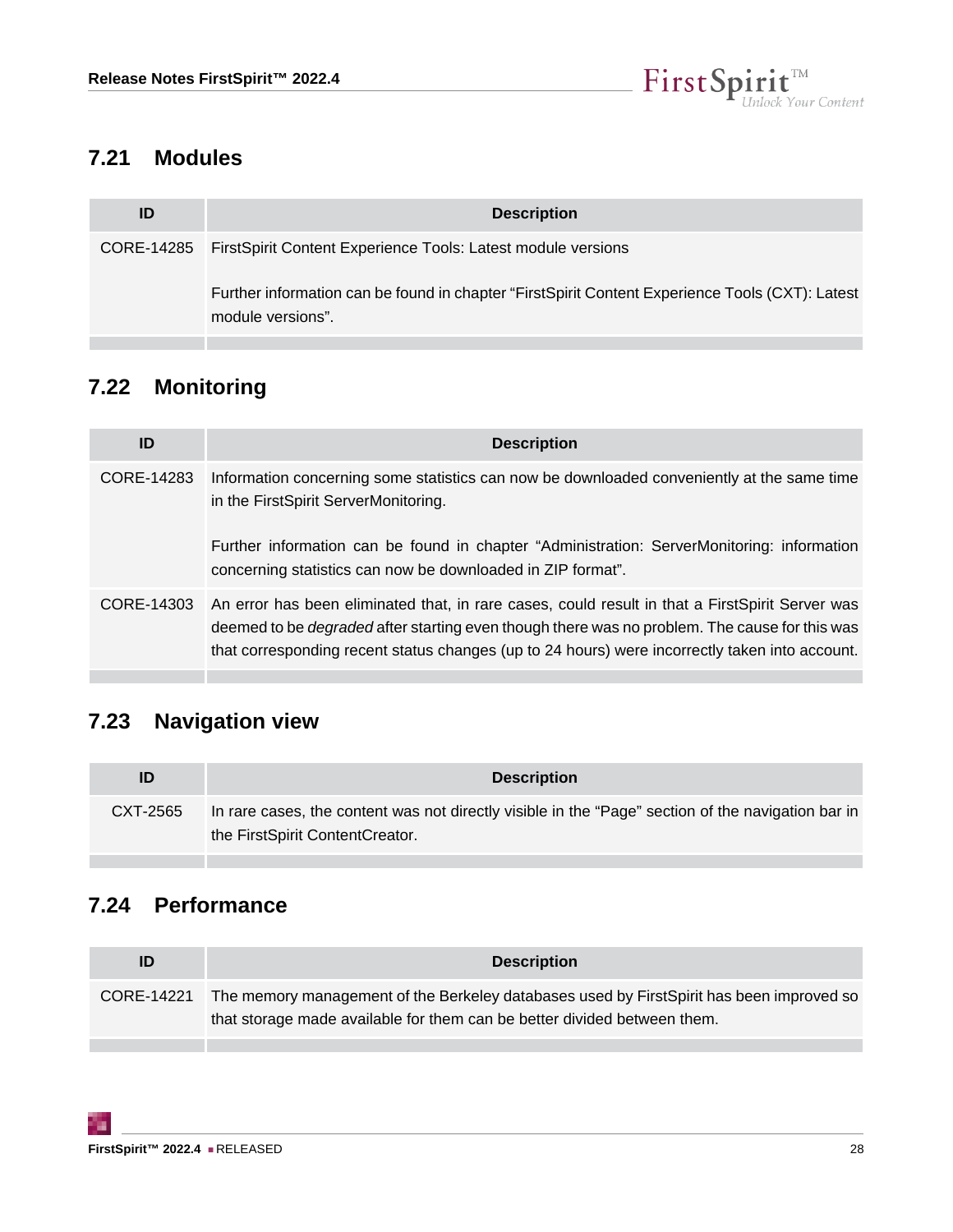

| ID       | <b>Description</b>                                                                                                                                                                                                                       |
|----------|------------------------------------------------------------------------------------------------------------------------------------------------------------------------------------------------------------------------------------------|
| CXT-2372 | The default value of the timeout for the registration of MicroApps has been increased and can<br>now be configured specific to the customer.<br>Further information can be found in chapter "FirstSpirit Content Experience Tools (CXT): |
|          | Timeout for the registration of MicroApps".                                                                                                                                                                                              |

# <span id="page-28-0"></span>**7.25 Editor**

| ID         | <b>Description</b>                                                                                                                                                                                                                                                                                                                                                                             |
|------------|------------------------------------------------------------------------------------------------------------------------------------------------------------------------------------------------------------------------------------------------------------------------------------------------------------------------------------------------------------------------------------------------|
| CORE-14234 | An error has been fixed which could cause the thumbnails of WebP images not to be displayed<br>in some places in the FirstSpirit SiteArchitect.                                                                                                                                                                                                                                                |
| CXT-2264   | For the selection of elements in the ContentCreator, the behavior of the search dialog was<br>corrected, so that pressing X now only removes the search term that was entered.                                                                                                                                                                                                                 |
| CXT-2538   | With the most recent release, the editor can now choose in the FirstSpirit ContentCreator how<br>to proceed in case of a replaced original image with existing crops.<br>Furthermore, a corresponding note is shown in the Crop dialog of the FirstSpirit ContentCreator.<br>Further information can be found in chapter "ContentCreator: Image cutout after replacing the<br>original image". |
| CXT-2549   | The most recent release includes some minor optimizations concerning the design and user<br>guidance (UI and UX) in the FirstSpirit ContentCreator.<br>Further information can be found in chapter "ContentCreator: Optimizations concerning UI and<br>UX".                                                                                                                                    |
| CXT-2551   | In the FirstSpirit ContentCreator, new tasks are now displayed promptly in the "Tasks" and<br>"Dashboard" reports.                                                                                                                                                                                                                                                                             |
| CXT-2563   | With the most recent release, the order of internal entries of an FS_CATALOG component can<br>now also be changed directly in the preview with drag-and-drop.<br>Further information can be found in chapter "ContentCreator: FS_CATALOG: moving entries<br>in the preview".                                                                                                                   |
| CXT-2565   | In rare cases, the content was not directly visible in the "Page" section of the navigation bar in<br>the FirstSpirit ContentCreator.                                                                                                                                                                                                                                                          |

51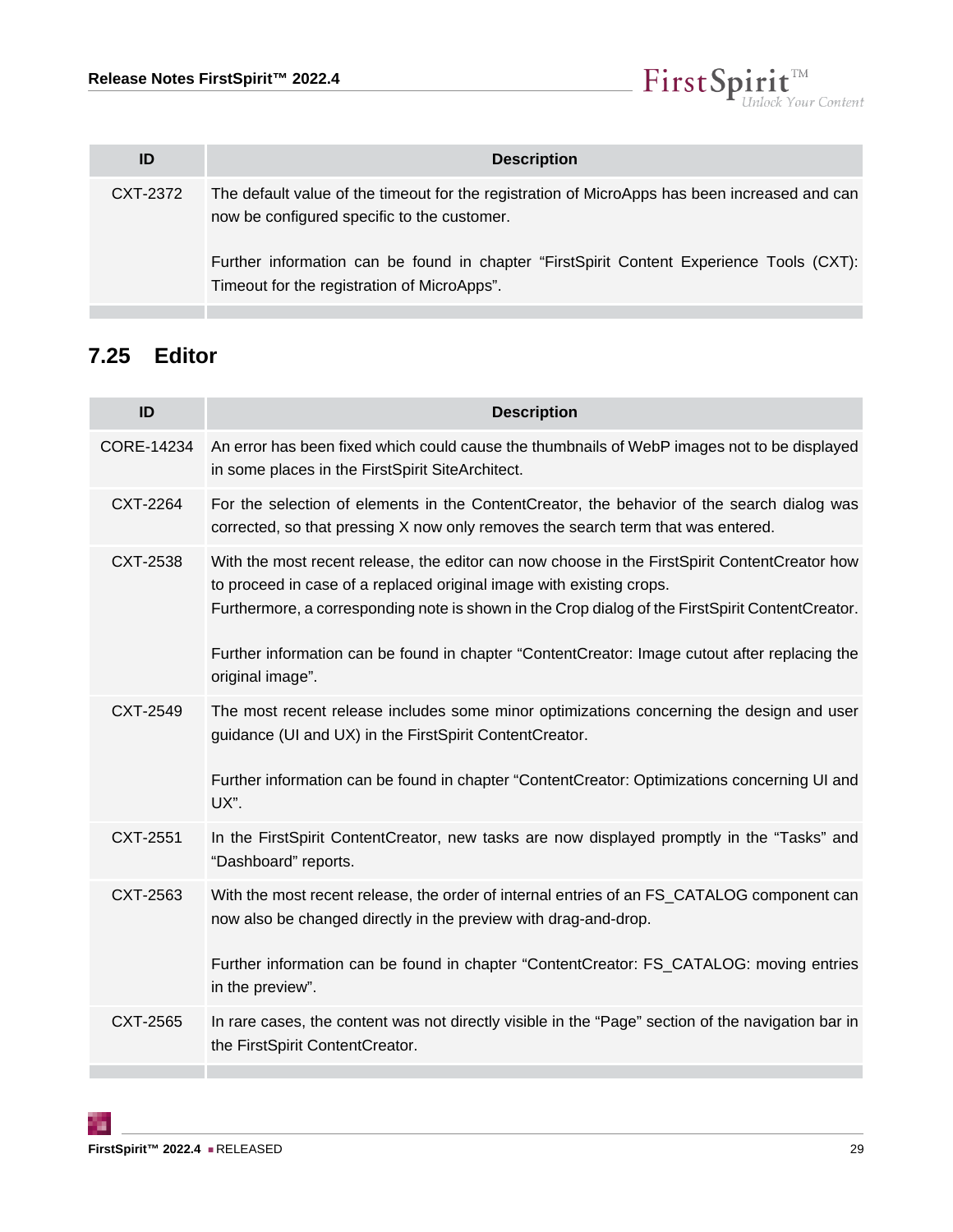

# <span id="page-29-0"></span>**7.26 Reports**

|          | <b>Description</b>                                                                                                 |
|----------|--------------------------------------------------------------------------------------------------------------------|
| CXT-2551 | In the FirstSpirit ContentCreator, new tasks are now displayed promptly in the "Tasks" and<br>"Dashboard" reports. |
|          |                                                                                                                    |

# <span id="page-29-1"></span>**7.27 Repository**

| ID         | <b>Description</b>                                                                                                                                                   |
|------------|----------------------------------------------------------------------------------------------------------------------------------------------------------------------|
| CORE-14221 | The memory management of the Berkeley databases used by FirstSpirit has been improved so<br>that storage made available for them can be better divided between them. |

# <span id="page-29-2"></span>**7.28 ServerMonitoring**

| ID         | <b>Description</b>                                                                                                                                        |
|------------|-----------------------------------------------------------------------------------------------------------------------------------------------------------|
| CORE-14283 | Information concerning some statistics can now be downloaded conveniently at the same time<br>in the FirstSpirit ServerMonitoring.                        |
|            | Further information can be found in chapter "Administration: ServerMonitoring: information<br>concerning statistics can now be downloaded in ZIP format". |

# <span id="page-29-3"></span>**7.29 SiteArchitect**

| ID         | <b>Description</b>                                                                                                                                                                                                                                            |
|------------|---------------------------------------------------------------------------------------------------------------------------------------------------------------------------------------------------------------------------------------------------------------|
| CORE-11435 | With use of the "Accept template changes" function, possible rule violations are now<br>ignored on the pages to be updated. In the past, the process stopped with an<br>Element Validation Reports Exception when a relevant page indicated a rule violation. |